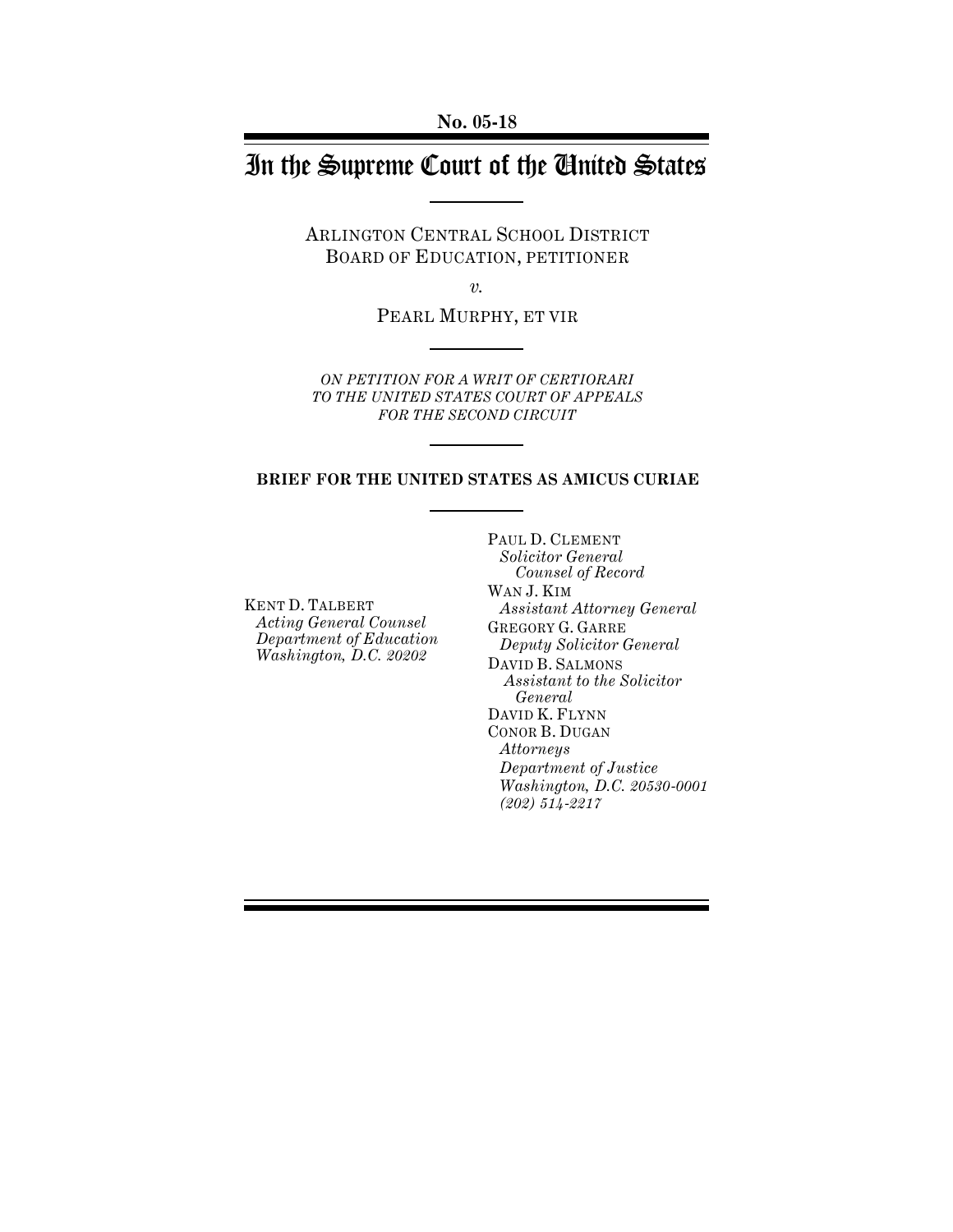## **QUESTION PRESENTED**

Whether the fee-shifting provision of the Individuals with Disabilities Education Act (IDEA), 20 U.S.C. 1415(i)(3)(B), which provides that the court may "award reasonable attorneys' fees as part of the costs" to a prevailing party, authorizes an award of expert fees.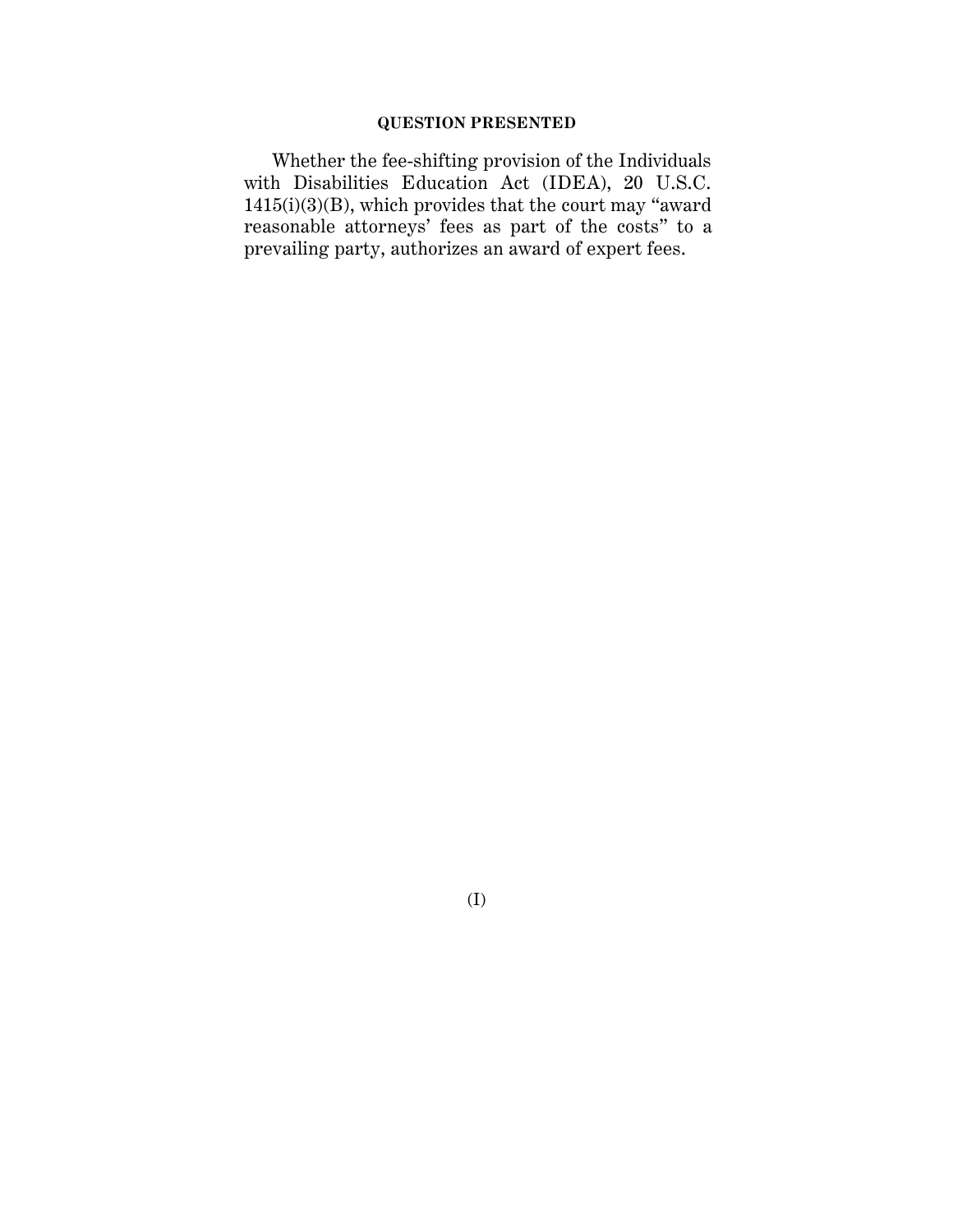### **TABLE OF CONTENTS**

|             | Page                                                       |  |
|-------------|------------------------------------------------------------|--|
|             |                                                            |  |
|             |                                                            |  |
| A.          | The circuits are divided on whether expert fees are        |  |
|             | recoverable under IDEA's fee-shifting provision $\ldots$ 5 |  |
| <b>B.</b>   | The Second Circuit rule that expert fees are               |  |
|             | recoverable under IDEA contradicts both the                |  |
|             | express terms of the Act and this Court's                  |  |
|             |                                                            |  |
| $C_{\cdot}$ | The grant of certiorari should be limited to the first     |  |
|             |                                                            |  |
|             |                                                            |  |
|             |                                                            |  |

#### **TABLE OF AUTHORITIES**

#### Cases:

## (III)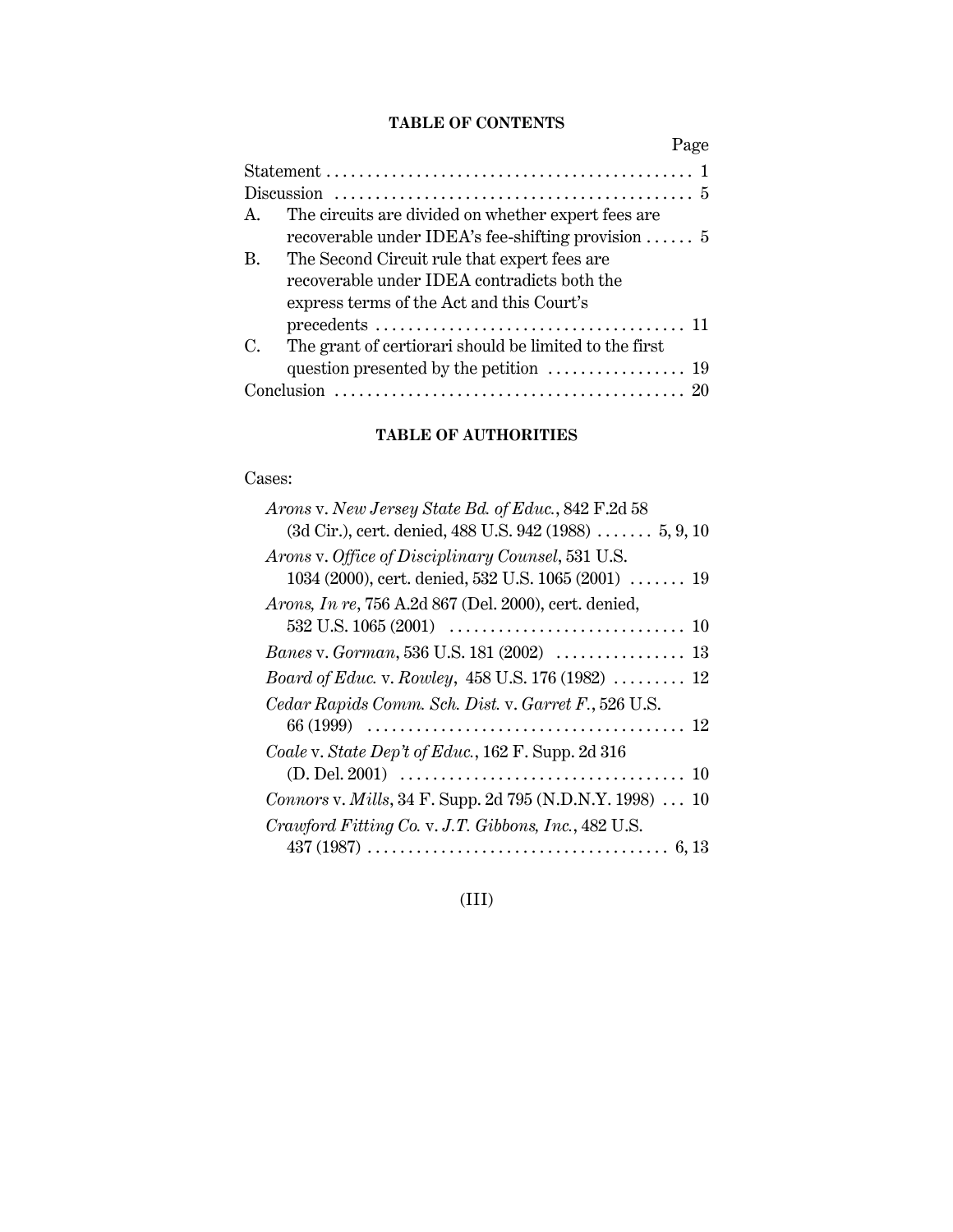| Cases-Continued:                                                | Page |
|-----------------------------------------------------------------|------|
| Goldring v. District of Columbia, 416 F.3d 70 (D.C.             |      |
| J.S. v. Ramapo Cent. Sch. Dist., 165 F. Supp. 2d 570            |      |
| Lamie v. United States Trustee, 540 U.S. 526 (2004) $\ldots$ 15 |      |
| Neosho R-V Sch. Dist. v. Clark, 315 F.3d 1022 (8th              |      |
| Pennhurst State Sch. & Hosp. v. Halderman, 451                  |      |
| Ratzlaf v. United States, 510 U.S. 135 (1994)  15               |      |
| Schaffer v. Weast, 126 S. Ct. 528 (2005)  9, 12, 18             |      |
| Sierra Club v. EPA, 769 F.2d 796 (D.C. Cir. 1985)  12           |      |
| Straube v. Florida Union Free Sch. Dist., 801                   |      |
|                                                                 |      |
| T.D. v. LaGrange Sch. Dist. No. 102, 349 F.3d 469               |      |
|                                                                 |      |
| West Virginia Univ. Hosp., Inc. v. Casey, 499 U.S.              |      |
| Constitution and statutes:                                      |      |
| U.S. Const. Art. I, § 8, Cl. 1 (Spending Clause)  12            |      |
| Handicapped Children's Protection Act of 1986, Pub.             |      |
| Individuals with Disabilities Education Act, 20 U.S.C.          |      |
|                                                                 |      |
|                                                                 |      |
|                                                                 |      |
|                                                                 |      |
|                                                                 |      |
|                                                                 |      |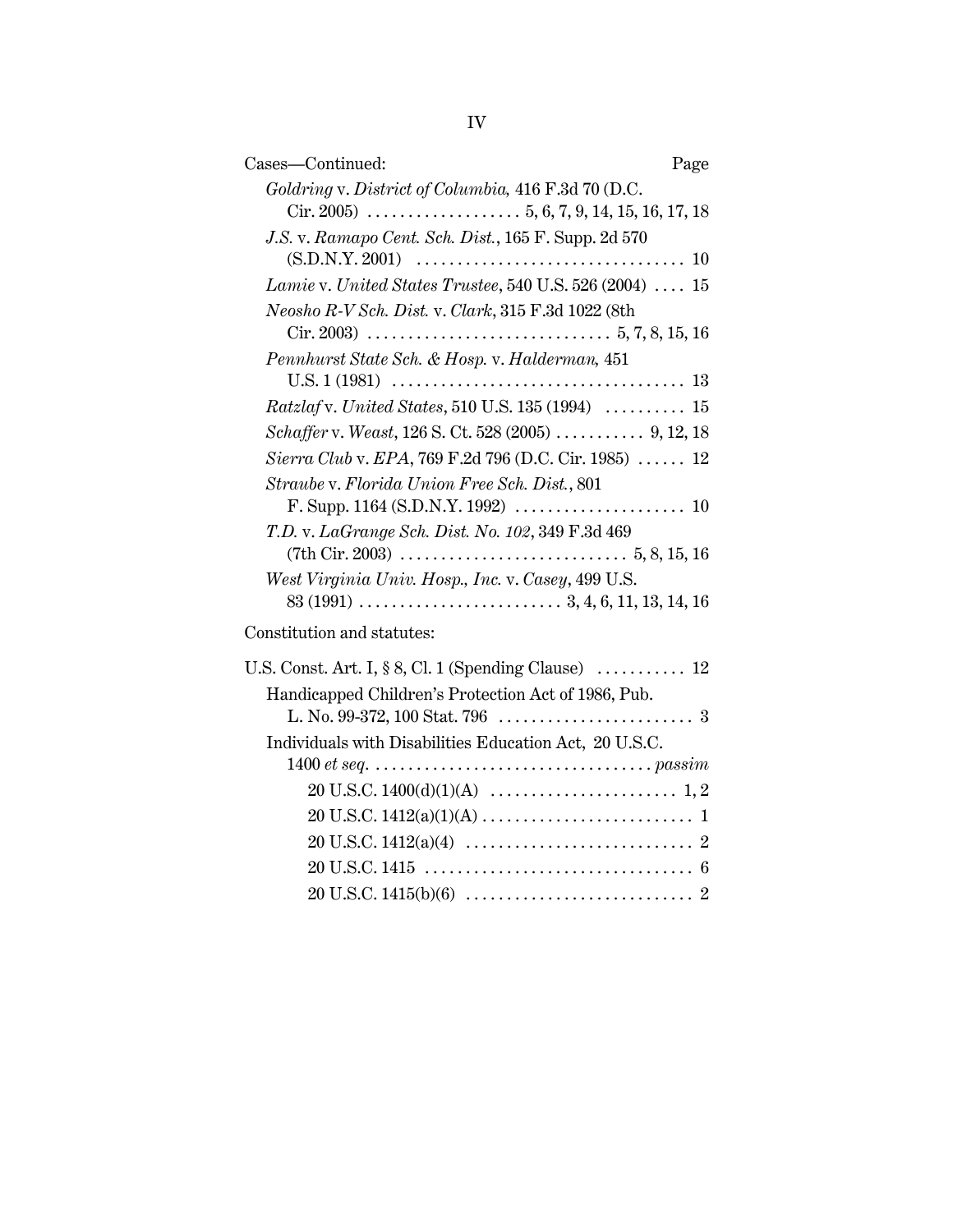| Statutes—Continued:                                                                                                | Page |
|--------------------------------------------------------------------------------------------------------------------|------|
|                                                                                                                    |      |
|                                                                                                                    |      |
|                                                                                                                    |      |
| 20 U.S.C. 1415(i)(3)(B) $\ldots$ $2, 3, 6, 11, 12, 13$                                                             |      |
|                                                                                                                    |      |
| $20 \text{ U.S.C. } 1415(j) \ldots \ldots \ldots \ldots \ldots \ldots \ldots \ldots \ldots \ldots \ldots \ldots 3$ |      |
| Individuals with Disabilities Education Improvement                                                                |      |
| Act of 2004, Pub. L. No. 108-446, 118 Stat 2647  18                                                                |      |
|                                                                                                                    |      |
|                                                                                                                    |      |
|                                                                                                                    |      |
|                                                                                                                    |      |
|                                                                                                                    |      |
|                                                                                                                    |      |
|                                                                                                                    |      |

Miscellaneous:

| General Accounting Office, No. GAO-03-897, Special         |
|------------------------------------------------------------|
| <i>Education: Numbers of Formal Disputes Are</i>           |
| Generally Low and States Are Using Mediation               |
| and Other Strategies to Resolve Conflicts (Sept.           |
|                                                            |
| H.R. Conf. Rep. No. 687, 99th Cong., 2d Sess. (1986)  4, 7 |
|                                                            |
| S. 2088, 108th Cong., 2d Sess. (2004)  17                  |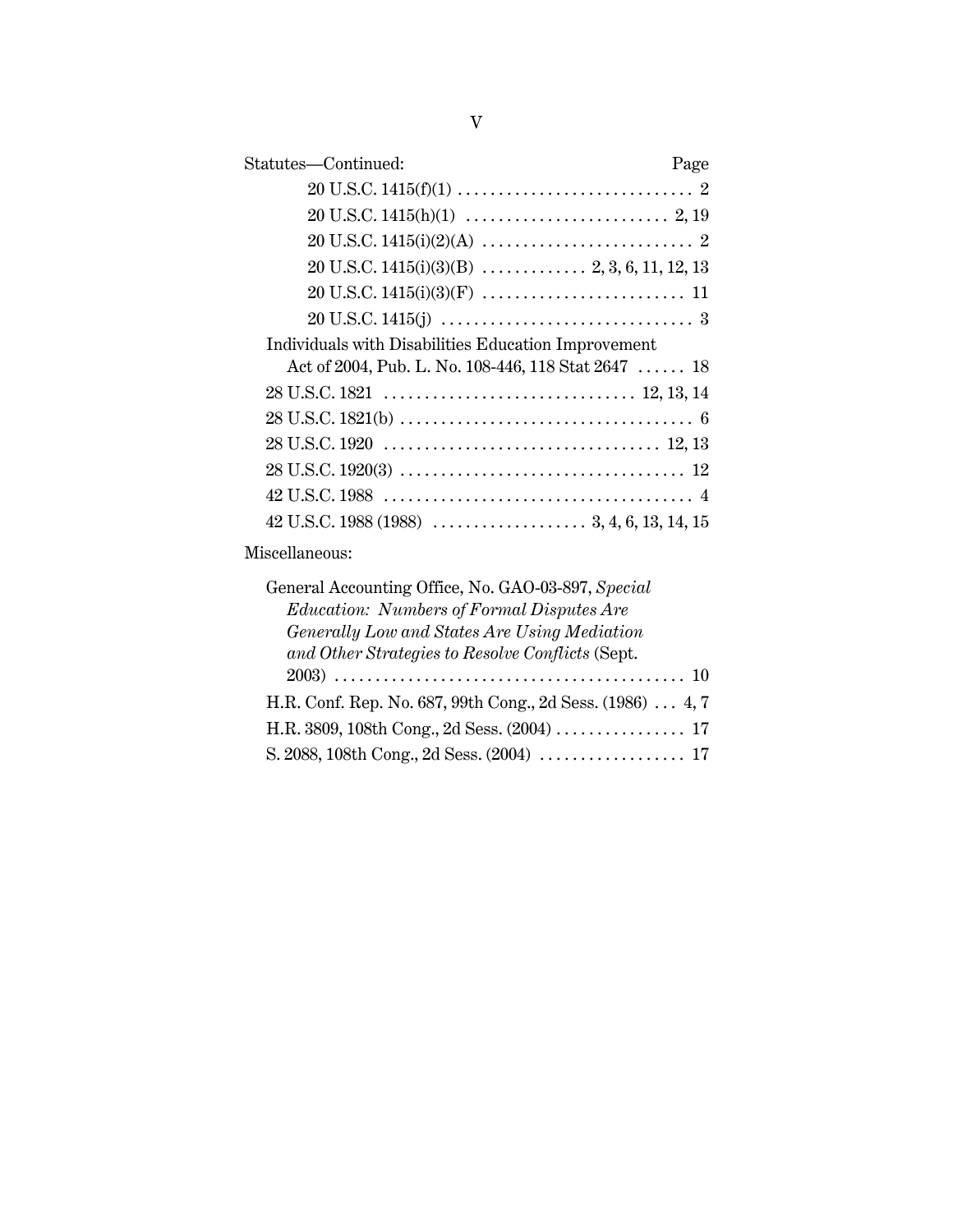## In the Supreme Court of the United States

No. 05-18

ARLINGTON CENTRAL SCHOOL DISTRICT BOARD OF EDUCATION, PETITIONER

*v.*

PEARL MURPHY, ET VIR

*ON PETITION FOR A WRIT OF CERTIORARI TO THE UNITED STATES COURT OF APPEALS FOR THE SECOND CIRCUIT*

#### **BRIEF FOR THE UNITED STATES AS AMICUS CURIAE**

This brief is submitted in response to the order of this Court inviting the Solicitor General to express the views of the United States.

#### **STATEMENT**

1. The Individuals with Disabilities Education Act (IDEA), 20 U.S.C. 1400 *et seq*., provides federal grants to States for assistance in the education of children with disabilities. Under IDEA, a State participating in the grant program must ensure that each child with a disability receives a "free appropriate public education," which includes special-education and related services necessary to meet the child's particular needs. 20 U.S.C.  $1400(d)(1)(A)$  and  $1412(a)(1)(A)$ . Local school systems are required to develop an individualized education program (IEP) for each child

(1)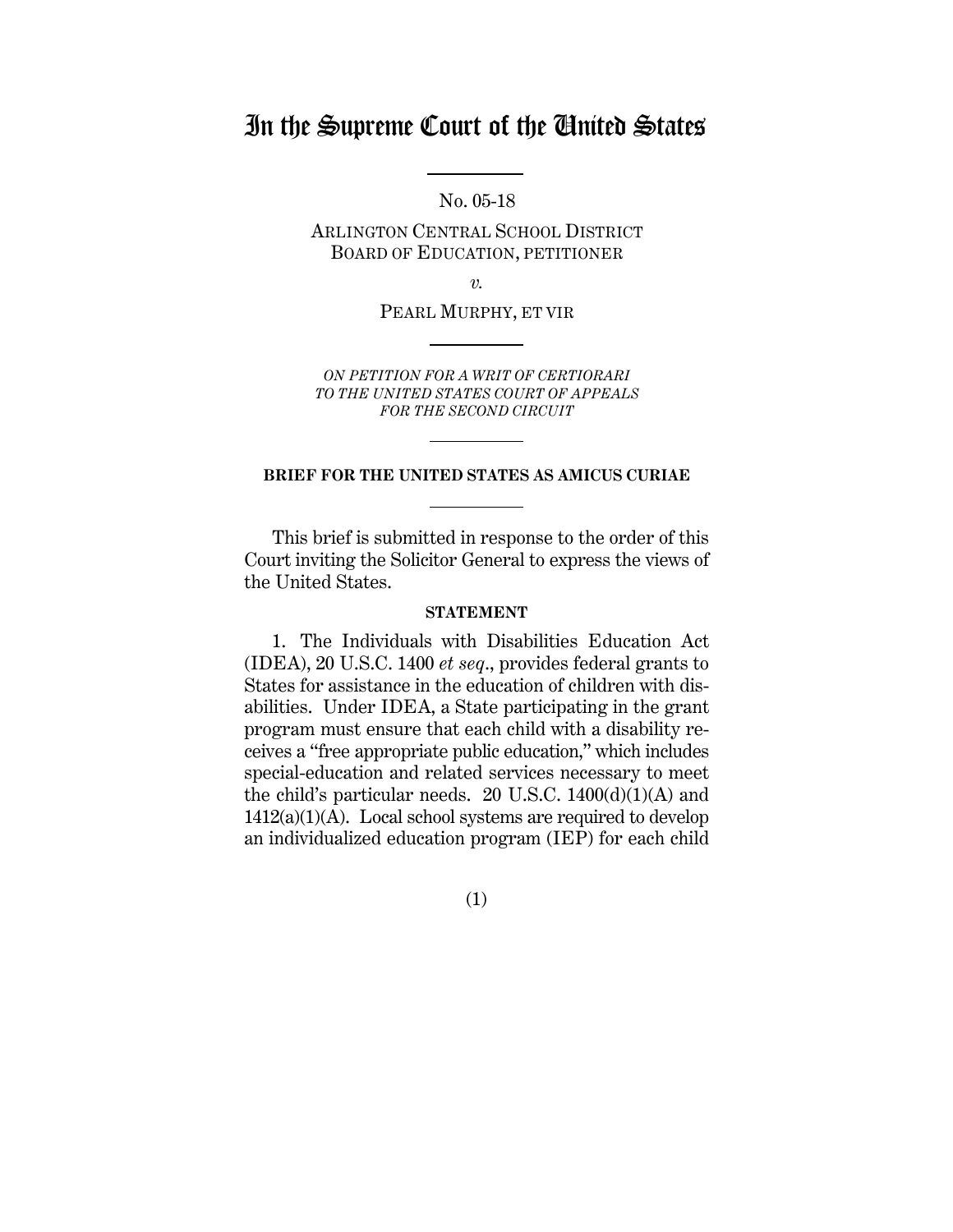with a disability in accordance with statutory requirements. See 20 U.S.C. 1412(a)(4). If the parents are not satisfied with the IEP, they can file a complaint with the State or local educational agency, and they are entitled to "an impartial due process hearing" conducted "by the State educational agency or by the local education agency." 20 U.S.C. 1415(b)(6) and (f)(1). Among other procedural safeguards at the hearing, parents have the "right to be accompanied and advised by counsel and by individuals with special knowledge or training with respect to the problems of children with disabilities." 20 U.S.C. 1415(h)(1). A party aggrieved by a decision at the final state administrative stage has a right to "bring a civil action with respect to the complaint" in federal district court or "any State court of competent jurisdiction." 20 U.S.C. 1415(i)(2)(A).

Parents who prevail in an action brought under IDEA may be awarded attorneys' fees. IDEA's fee-shifting provision states:

In any action or proceeding brought under this section, the court, in its discretion, may award *reasonable attorneys' fees as part of the costs* to the parents of a child with a disability who is the prevailing party.

20 U.S.C. 1415(i)(3)(B) (emphasis added).

2. Respondents are the parents of a child with a disability covered by IDEA. In 1999, they commenced this action *pro se* in federal district court pursuant to IDEA, alleging that petitioner had failed to provide a "free appropriate public education" for their child, 20 U.S.C.  $1400(d)(1)(A)$ , and was therefore required to pay their child's private school tuition for certain school years. Pet.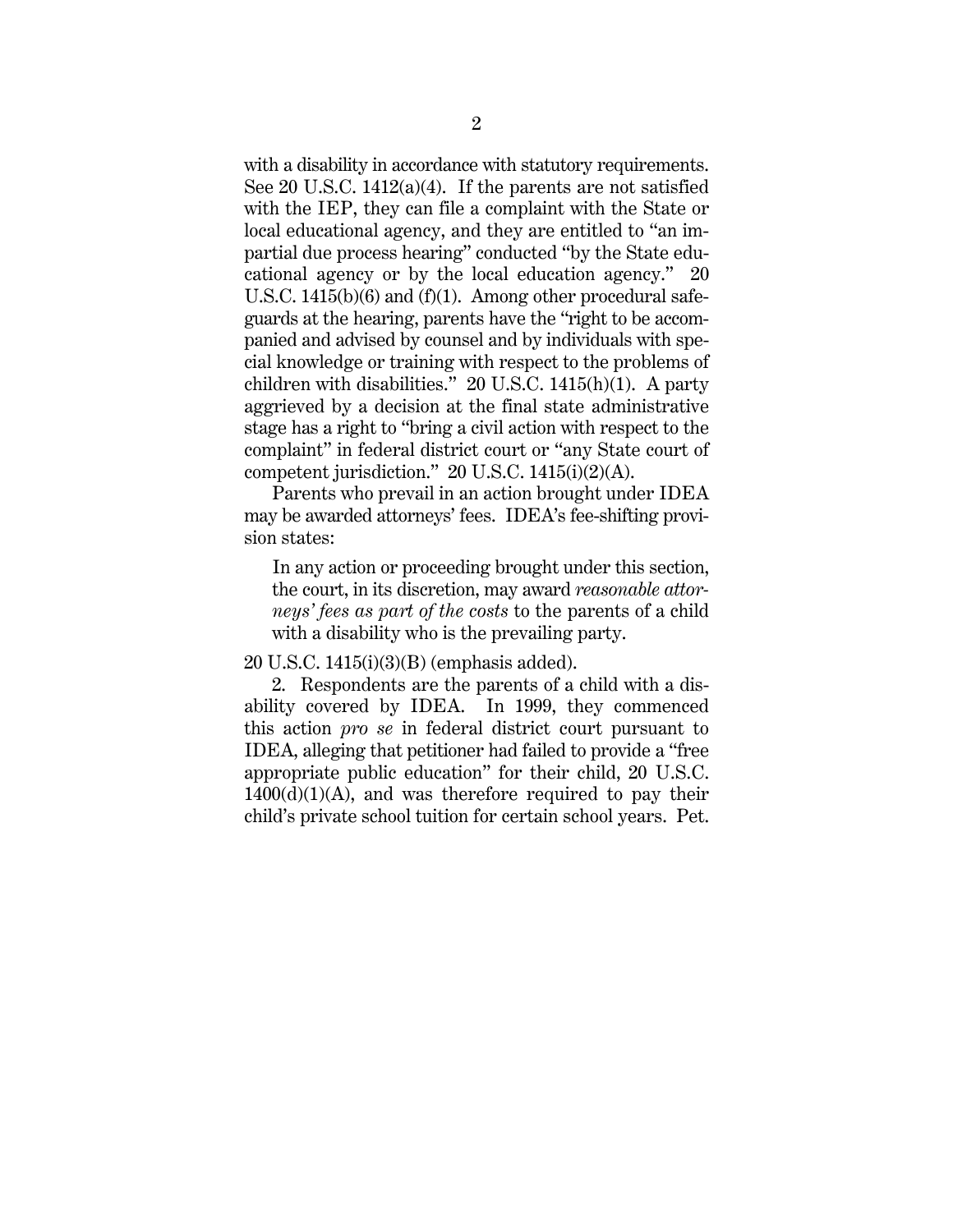App. 2a-3a. Respondents prevailed in district court, and the Second Circuit affirmed that judgment. *Id.* at 3a.<sup>1</sup>

The case returned to the district court and respondents sought fees and costs pursuant to 20 U.S.C. 1415(i)(3)(B), including \$29,350 in fees for the services of Marilyn Arons, an educational expert and consultant. Pet. App. 3a. The district court granted the fee request in part. *Id.* at 4a, 17a-43a. The court held that Arons's fees for "expert consulting services" were compensable under the Act from the time respondents requested an administrative due process hearing until they became "prevailing parties" in 2000 when the district court entered judgment in their favor. *Id*. at 4a-5a, 37a-38a. However, the court held that respondents "could not collect 'attorneys' fees' for [Arons] doing work similar to that of an attorney." *Id*. at 4a. Applying that understanding, the court awarded respondents \$8650 in expert fees for Arons's services. *Id.* at 5a-6a, 41a-43a.

3. The court of appeals affirmed. Pet. App. 1a-16a. The court acknowledged that in *West Virginia University Hospital, Inc.* v. *Casey*, 499 U.S. 83 (1991), this Court held that virtually identical language in the then-current version of 42 U.S.C. 1988 did not authorize awards of expert fees, because "there was no 'explicit statutory authority' indicating that Congress intended for that sort of fee-shifting." Pet. App. 8a-9a (quoting *Casey*, 499 U.S. at 87). The court found, however, that the statement in the House Conference Committee Report on IDEA's predecessor, the Handi-

 $1$  In the initial appeal in this case, the United States filed an amicus brief in support of respondents addressing the application of IDEA's stay-put provision, 20 U.S.C. 1415(j), and petitioner's liability for tuition payments. The brief did not address the availability of attorney or expert fees, which were not at issue before the Second Circuit at that merits stage. U.S. Br., *Murphy* v. *Arlington Cent. Sch. Dist. Bd. of Educ.*, 297 F.3d 195 (2d Cir. 2002) (No. 00-7358).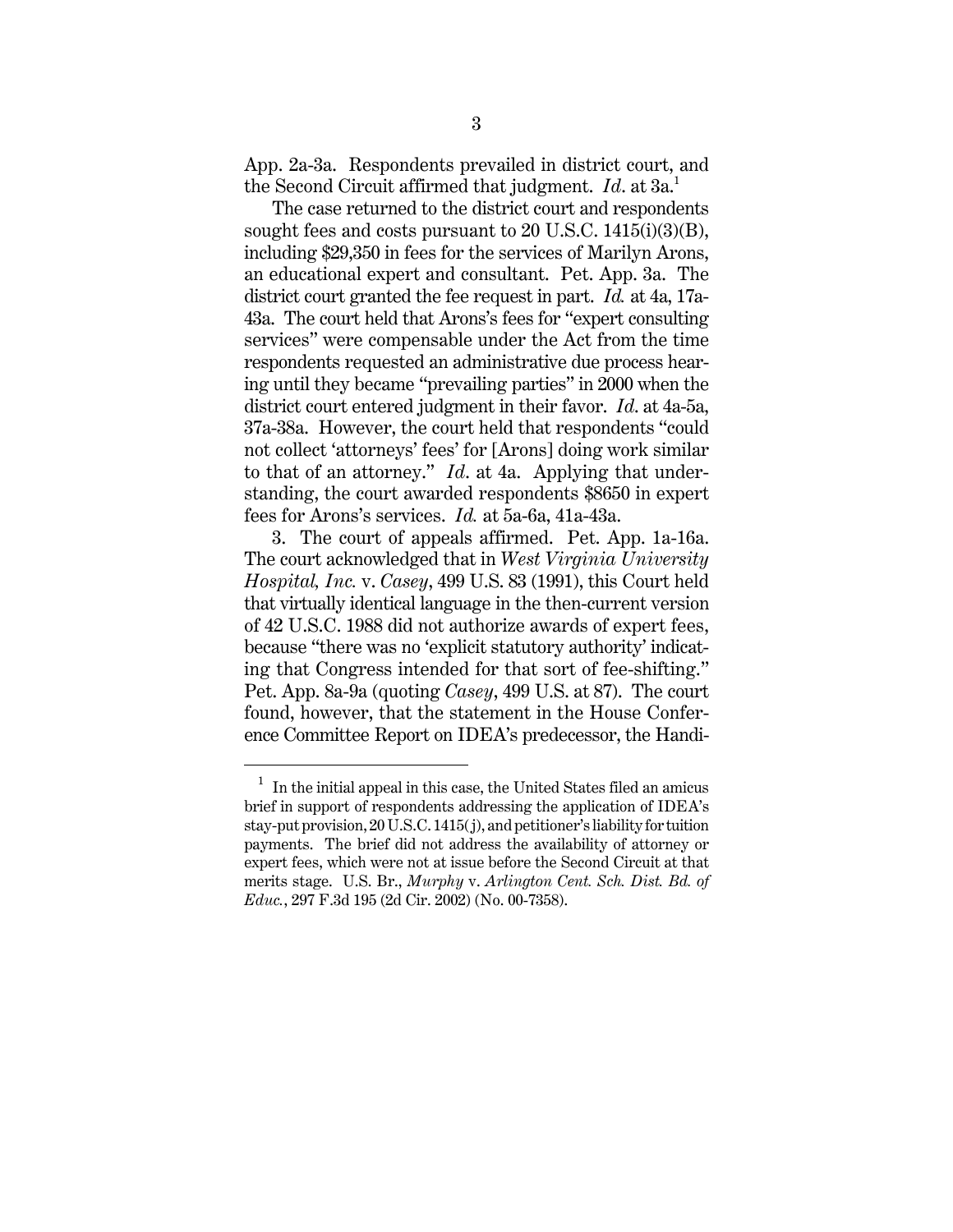capped Children's Protection Act of 1986, Pub. L. No. 99- 372, 100 Stat. 796, that "[t]he conferees intend that the term 'attorneys' fees as part of the costs' include reasonable expenses and fees of expert witnesses and the reasonable costs of any test or evaluation which is found to be necessary for the preparation of the ... case" demonstrated that Congress intended that expert fees be compensable under IDEA. *Id*. at 9a (quoting H.R. Conf. Rep. No. 687, 99th Cong., 2d Sess. 5 (1986)). The court of appeals also noted that this Court, in dicta in a footnote in *Casey*, described this statement in the committee report as "an apparent effort to *depart* from ordinary meaning and to define a term of art," and concluded that this Court thereby intended to distinguish IDEA from Section 1988 as construed in *Casey*. *Ibid*. (quoting *Casey*, 499 U.S. at 92 n.5).

The court of appeals also found it "instructive" that after *Casey*, Congress amended Section 1988 to allow recovery of expert fees in civil rights actions, but took no "similar action with respect to the IDEA." Pet. App. 10a. The court "believe[d] it reasonable to infer that Congress, on the basis of the Supreme Court's decision in *Casey*, saw no need to amend the IDEA because the Court had recognized that, in enacting the IDEA, Congress had sufficiently indicated in the committee report that prevailing parties could recover expert fees under the Act." *Ibid*. In addition, the court reasoned, awarding expert fees was consistent with IDEA's purpose of ensuring that all children with disabilities obtain a free appropriate public education. *Id*. at 11a-12a.

The court of appeals recognized that its decision in this case directly conflicts with the holdings of the Seventh and Eighth Circuits that expert fees are not compensable under IDEA, but stated that its reading of the statute and this Court's cases required it to reject those decisions and, instead, join the Third Circuit in ruling that expert fees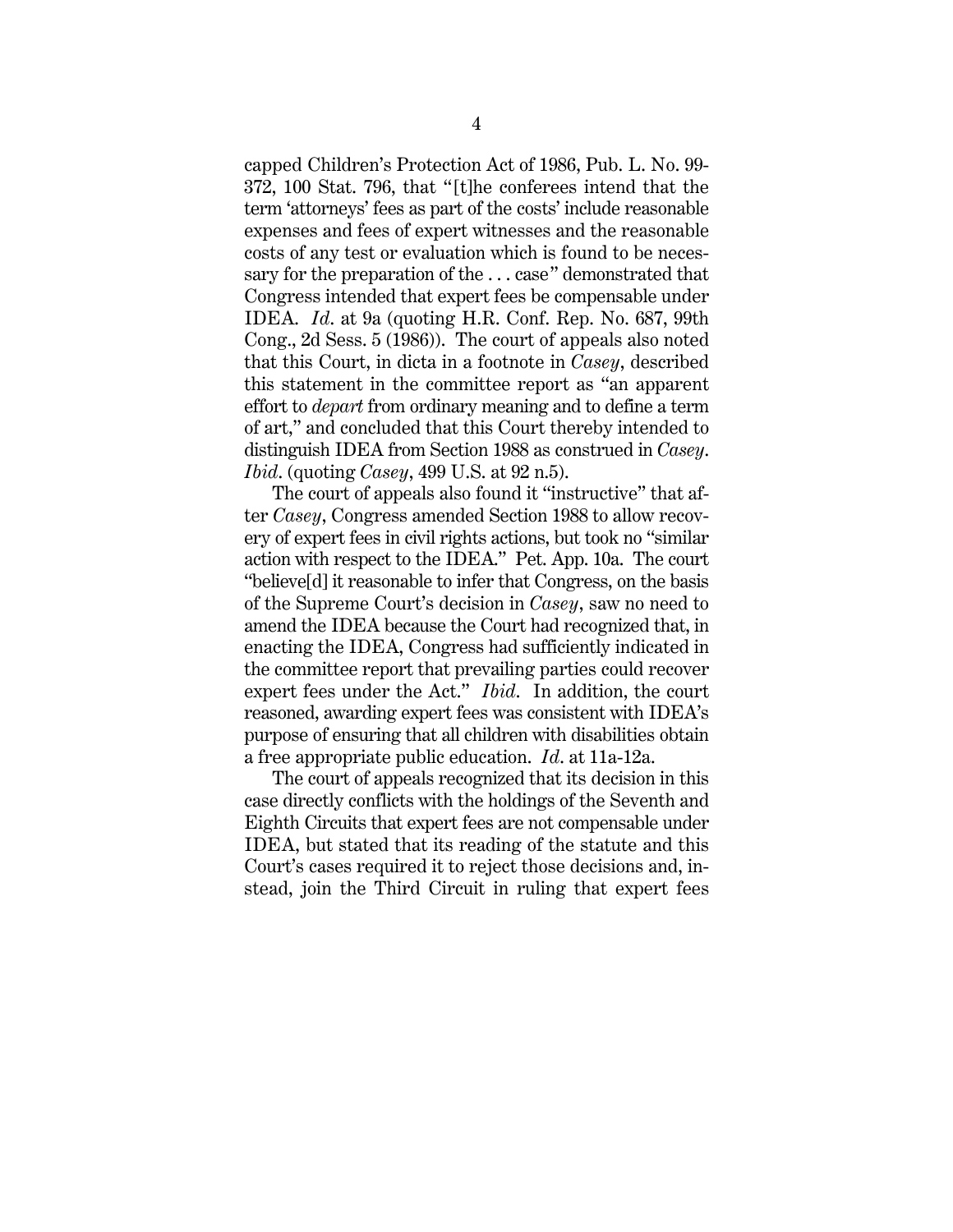are compensable. See Pet. App. 4a, 7a n.5, 8a (citing *Neosho R-V Sch. Dist.* v. *Clark*, 315 F.3d 1022 (8th Cir. 2003); *T.D.* v. *LaGrange Sch. Dist. No. 102*, 349 F.3d 469 (7th Cir. 2003); *Arons* v. *New Jersey State Bd. of Educ.*, 842 F.2d 58 (3d Cir.), cert. denied, 488 U.S. 942 (1988)); *id*. at 13a.

4. After the Second Circuit issued its decision in this case, a divided panel of the District of Columbia Circuit held—in accord with the rule in the Seventh and Eighth Circuits—that IDEA does not authorize an award of expert fees to prevailing parents. *Goldring* v. *District of Columbia*, 416 F.3d 70 (2005). In so holding, that court specifically acknowledged the Second Circuit's contrary ruling in this case and the conflict in the circuits. *Id*. at 73.

#### **DISCUSSION**

The Court should grant the petition for a writ of certiorari in this case to decide whether IDEA's fee-shifting provision authorizes an award of expert fees to prevailing parents. As the Second Circuit expressly acknowledged, the circuits are divided on whether IDEA's fee-shifting provision authorizes reimbursement for such fees. Pet. App. 8a. The Second Circuit's conclusion that the Act allows for the award of expert fees to prevailing parents contradicts the plain language of IDEA and departs from this Court's precedents construing nearly identical statutory provisions. Resolution of this conflict is warranted in view of the recurring nature of the expert-fee issue in IDEA litigation, Congress's efforts to reduce IDEA-related litigation costs, and the need to ensure IDEA's uniform application.

#### **A. The Circuits Are Divided On Whether Expert Fees Are Recoverable Under IDEA's Fee-Shifting Provision**

1. As both the Second Circuit below (Pet. App. 7a-8a) and respondents (Br. in Opp. 2-3) have acknowledged, the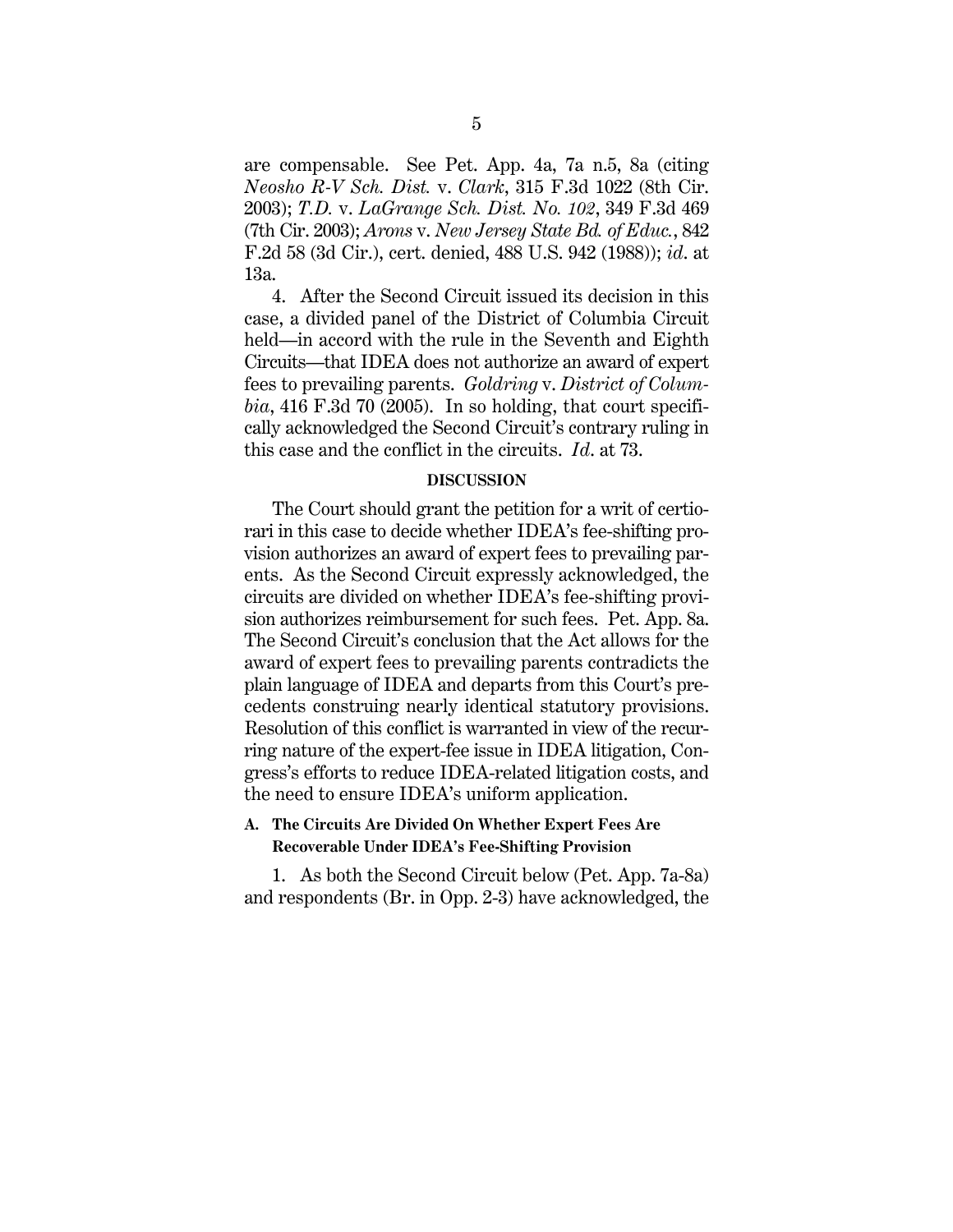Second Circuit's holding that Section 1415(i)(3)(B) authorizes the award of expert fees to prevailing parents squarely conflicts with the decisions of other federal courts of appeals.

a. Most recently, the District of Columbia Circuit in *Goldring* v. *District of Columbia*, 416 F.3d 70, 73 (2005), addressed whether Section 1415 "enables a prevailing party to recover expert fees as part of his costs." In so doing, it acknowledged the conflict among the circuits on this issue and expressly considered and rejected the reasoning and holding of the Second Circuit in this case. *Ibid*. Indeed, in rejecting the Second Circuit's approach, the court stated that the "correct decision does not seem to us to be difficult to reach, for the Supreme Court has stated in fairly unequivocal terms that language nearly identical to that used in section 1415 is unambiguous and, more to the point, does not allow a prevailing party to shift his expert fees." *Ibid.*

The District of Columbia Circuit reasoned that its conclusion "flows directly from the application of two Supreme Court decisions," namely, *Crawford Fitting Co.* v. *J.T. Gibbons, Inc.*, 482 U.S. 437 (1987), and *West Virginia University Hospital, Inc.* v. *Casey*, 499 U.S. 83 (1991). *Goldring*, 416 F.3d at 74 (citation omitted). As the District of Columbia Circuit explained, *Crawford* held that, in awarding fees to the prevailing party for expert services, a court is limited to the costs allowed by 28 U.S.C. 1821(b), "absent contract or explicit statutory authority to the contrary," 416 F.3d at 73 (citing *Crawford*, 482 U.S. at 439). *Casey*, in turn, held that language materially identical to IDEA's fee-shifting provision contained in Section 1988 "contains no such 'explicit statutory authority to the contrary,'" *ibid.* (quoting *Casey*, 499 U.S. at 86).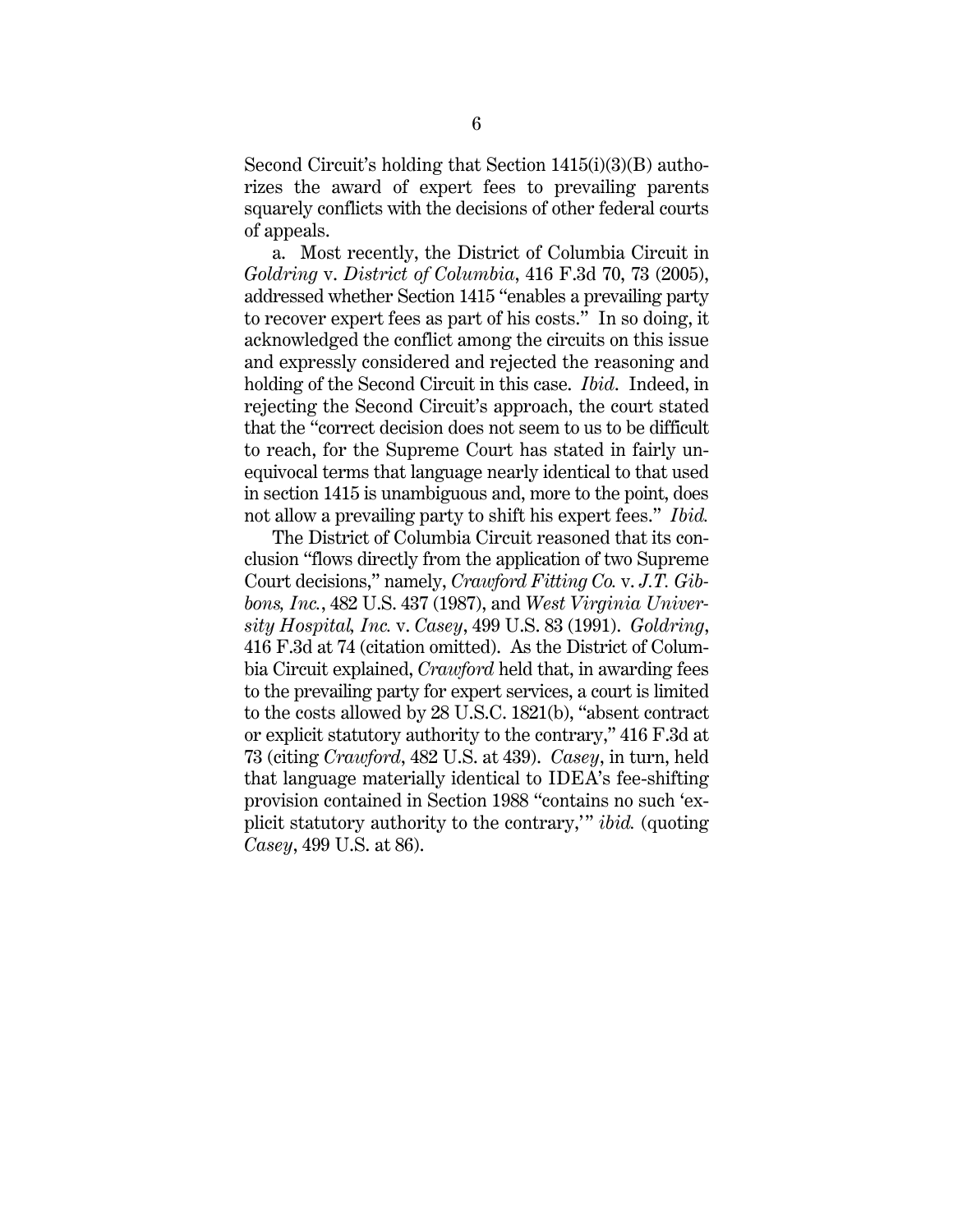Accordingly, the court in *Goldring* concluded that the logic of *Crawford* and *Casey* controls whether expert fees are recoverable under IDEA:

[B]ecause section 1415 and the version of section 1988 construed in *Casey* contain materially identical language and *Casey* held that section 1988's language does not enable a prevailing party to shift his expert fees, we cannot but conclude that section 1415 does likewise. That is the end of the matter for us.

416 F.3d at 74. In so holding, the court emphatically refused to alter its interpretation on the basis of the conference report accompanying IDEA's fee-shifting provision, which stated that "[t]he conferees intend that the term 'attorneys' fees as part of the costs' include reasonable expenses and fees of expert witnesses and the reasonable costs of any test or evaluation which is found to be necessary for the preparation of the \* \* \* case." *Ibid*. (quoting H.R. Conf. Rep. No. 687, 99th Cong., 2d Sess. 5 (1986)). The court explained that "[a] sentence in a conference report cannot rewrite unambiguous statutory text." *Id.* at 75.<sup>2</sup>

b. The Eighth Circuit took the same approach two years earlier in *Neosho R-V School District* v. *Clark*, 315 F.3d 1022 (8th Cir. 2003). It upheld the district court's refusal in that case to award expert fees under the IDEA.

<sup>2</sup> Judge Rogers dissented. Relying on the same line of analysis adopted by the Second Circuit in this case, she reasoned that the reference to expert fees in the conference report accompanying IDEA's fee-shifting provision distinguished this Court's decisions in *Casey* and *Crawford* and required a different interpretation of the statute's text. See 416 F.3d at 79-83. Accordingly, Judge Rogers concluded that "the statutory phrase 'attorney's fees as part of the costs' \* \* \* authorize<sup>[d]</sup> the shifting of fees for experts' services." *Id*. at 82. As respondents noted (Br. in Opp. 3 n.1), the parents petitioned for rehearing in *Goldring*. On November 10, 2005, that rehearing petition was denied.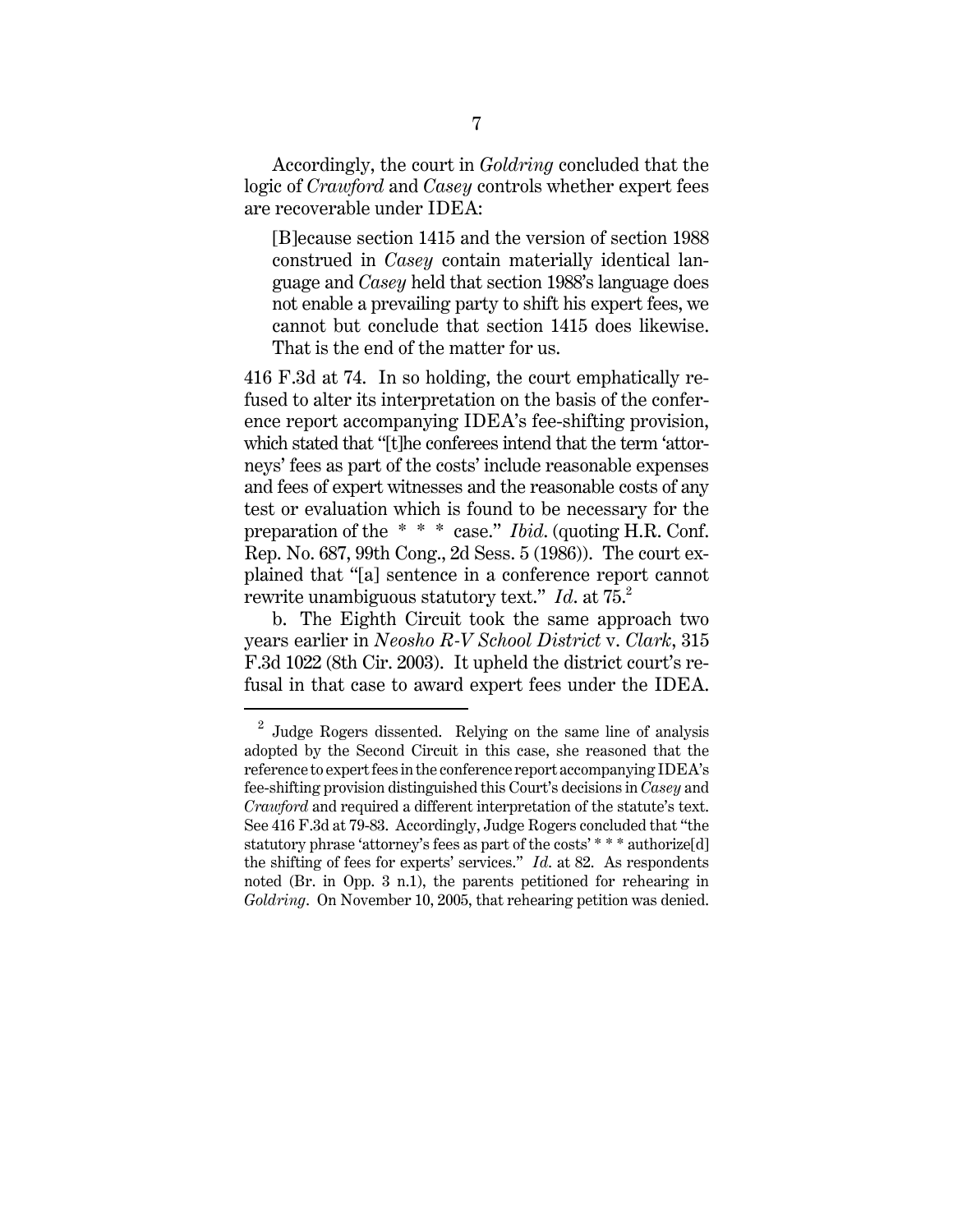The court explained that the "'apparent effort' to define a term of art in the legislative history [was] an unsuccessful one" because Congress had not engaged in the sort of "'explicit statutory' authorization" required under *Crawford* to "exceed the limitations of the general cost statutes." *Id*. at 1032. The court also explained that "costs" "is an ordinary term with which federal judges are well acquainted" and that "[a]bsent a specific definition of costs" in the statutory text, courts must "look to the general provisions providing for the taxation of costs in federal courts as a matter of course." *Id.* at 1031.

c. The Seventh Circuit in *T.D.* v. *LaGrange School District No. 102*, 349 F.3d 469, 481 (7th Cir. 2003), expressly "agree[d] with the Eighth Circuit's reasoning and conclusion" in *Neosho*. It too held that, under *Crawford* and *Casey*, an "explicit statutory authorization was necessary to allow courts to exceed the limitations under 28 U.S.C. § 1821 and § 1920," and that no authorization was present in the IDEA. *Id.* at 482. The court similarly refused to find such authorization in the legislative history of IDEA's fee-shifting provision. *Ibid*.

d. In contrast, the Second Circuit below expressly rejected the reasoning of the Seventh and Eighth Circuits, Pet. App. 7a-8a, and squarely held that "Congress intended to and did authorize the reimbursement of expert fees in IDEA actions." *Id*. at 8a. In so holding, the Second Circuit grounded its interpretation on the same language in the conference report that the Seventh, Eighth, and District of Columbia Circuits expressly rejected. *Id*. at 9a-11a. Indeed, the court reasoned that this Court's reference to that legislative history in *Casey* actually "require[d]" the court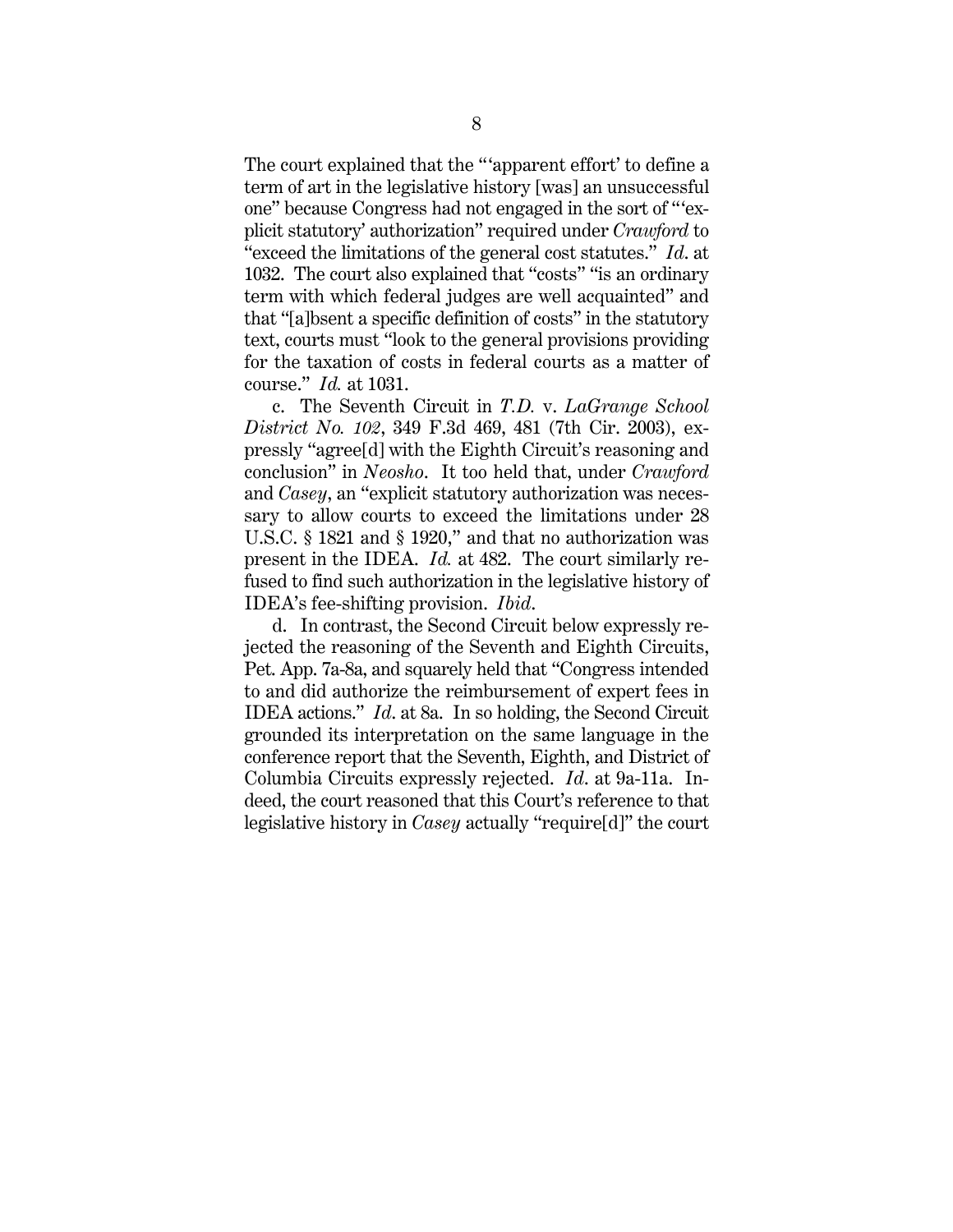to construe IDEA to authorize the recovery of expert fees. *Id.* at 9a.<sup>3</sup>

2. Respondents suggest (Br. in Opp. 3) that granting a writ of certiorari in this case would be premature because several circuits have yet to address the question whether expert fees are available under IDEA's fee-shifting provision. For several reasons, that suggestion should be rejected. First, the conflict that does exist is clear and sufficiently developed to warrant the Court's review at this time. This Court generally does not wait until all the Circuits have spoken before addressing an issue on which they have divided. Second, the question whether expert fees are recoverable under IDEA is frequently recurring and the Second Circuit's decision in this case could lead to increased litigation costs for parents and schools and divert attention and resources from the core purposes of IDEA. As this Court recently emphasized, "there is reason to believe that a great deal is already spent on the administration of the [IDEA]" and "Congress has \* \* \* repeatedly amended the Act in order to reduce its administrative and litigation-related costs." *Schaffer* v. *Weast*, 126 S. Ct. 528, 535 (2005). Third, the Second Circuit's rule is likely to have a

 $^3\;$  Both the Second Circuit below and the District of Columbia Circuit in *Goldring* interpreted the Third Circuit's decision in *Arons* v. *New Jersey State Bd. of Educ.*, 842 F.2d 58 (3d Cir.), cert. denied, 488 U.S. 942 (1988), as holding—in line with the Second Circuit—that expert fees are recoverable under the IDEA's fee-shifting provision. See Pet. App. 7a n.5, 13a; *Goldring*, 416 F.3d at 73. Respondent also has interpreted *Arons* as adopting the same approach as the Second Circuit on this issue. Br. in Opp. 3-4. The Third Circuit in *Arons* stated that "nothing prevents [an expert] from receiving compensation for work done as an expert consultant." 842 F.2d at 62. The court did not, however, directly address whether IDEA itself authorizes the award of such fees to the prevailing parents. Accordingly, it is not clear that the Third Circuit has squarely taken a position on this issue.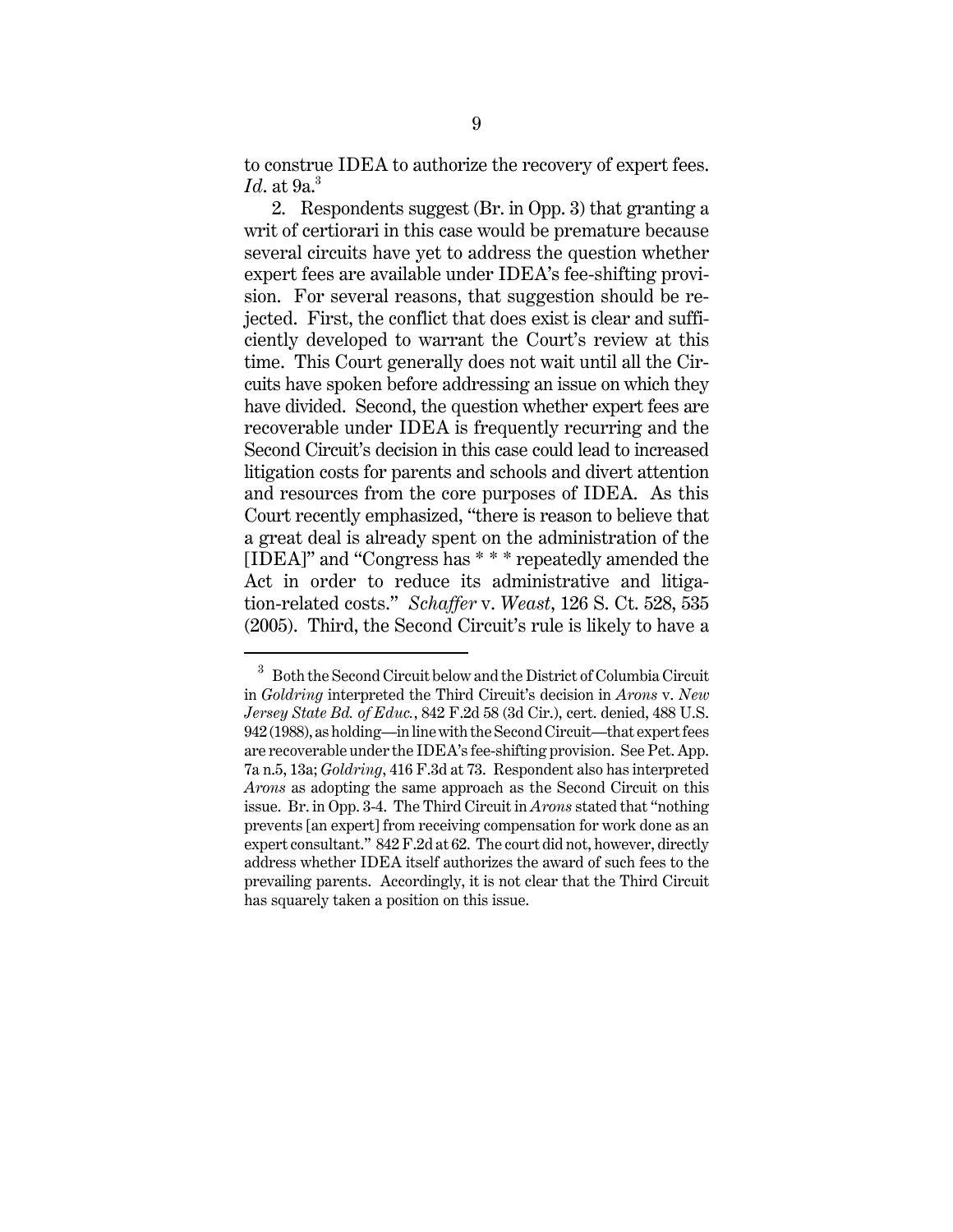significant impact on schools in that Circuit alone, because a substantial percentage of all litigation under IDEA takes place within the Second Circuit and, in particular, in New York.<sup>4</sup> Fourth, the Second Circuit's position conflicts not just with decisions of other circuits, but with the text of IDEA and this Court's precedents, as well.

Furthermore, this case presents a good vehicle to resolve the existing circuit conflict. The case squarely presents the question whether expert fees are recoverable under the IDEA's fee-shifting provision. The Second Circuit directly addressed that question. And this case presents a common fact pattern in which the question has arisen, *i.e.*, where prevailing parents seek fees for expert consulting services in IDEA litigation.<sup>5</sup>

<sup>4</sup> See General Accounting Office, *Special Education: Numbers of Formal Disputes Are Generally Low and States Are Using Mediation and Other Strategies to Resolve Conflicts*, No. GAO 03-897, 13-14 (Sept. 2003) (finding that nearly 80% of all due process hearings nationwide under IDEA occur in just five States and the District of Columbia and that New York has the highest rate of due process hearings per 10,000 students receiving special education benefits of any State).

 $5$  Expert consulting services typically include reviewing materials gathered by teachers and administrators, observing the student in class, interviewing teachers and administrators, attending IEP meetings, contacting various schools regarding placement possibilities, preparing technical reports, and advising parents in their decisionmaking. See *Arons*, 842 F.2d at 60; *J.S.* v. *Ramapo Cent. Sch. Dist.*, 165 F. Supp. 2d 570, 572 (S.D.N.Y. 2001); *Coale* v. *State Dep't of Educ.*, 162 F. Supp. 2d 316, 321 (D. Del. 2001); *Connors* v. *Mills*, 34 F. Supp. 2d 795, 808 (N.D.N.Y. 1998); *Straube* v. *Florida Union Free Sch. Dist.*, 801 F. Supp. 1164, 1178 n.13 (S.D.N.Y. 1992); *In re Arons*, 756 A.2d 867, 868 (Del. 2000), cert. denied, 532 U.S. 1065 (2001). Such expert services of Arons herself have been the subject of a number of reported decisions. See *Arons*, 842 F.2d at 60; *J.S.*, 165 F. Supp. 2d at 572; *Coale*, 162 F. Supp. 2d at 321; *Connors*, 34 F. Supp. 2d at 799; *Straube*, 801 F. Supp. at 1178 n.13; *In re Arons*, 756 A.2d at 869. While the question presented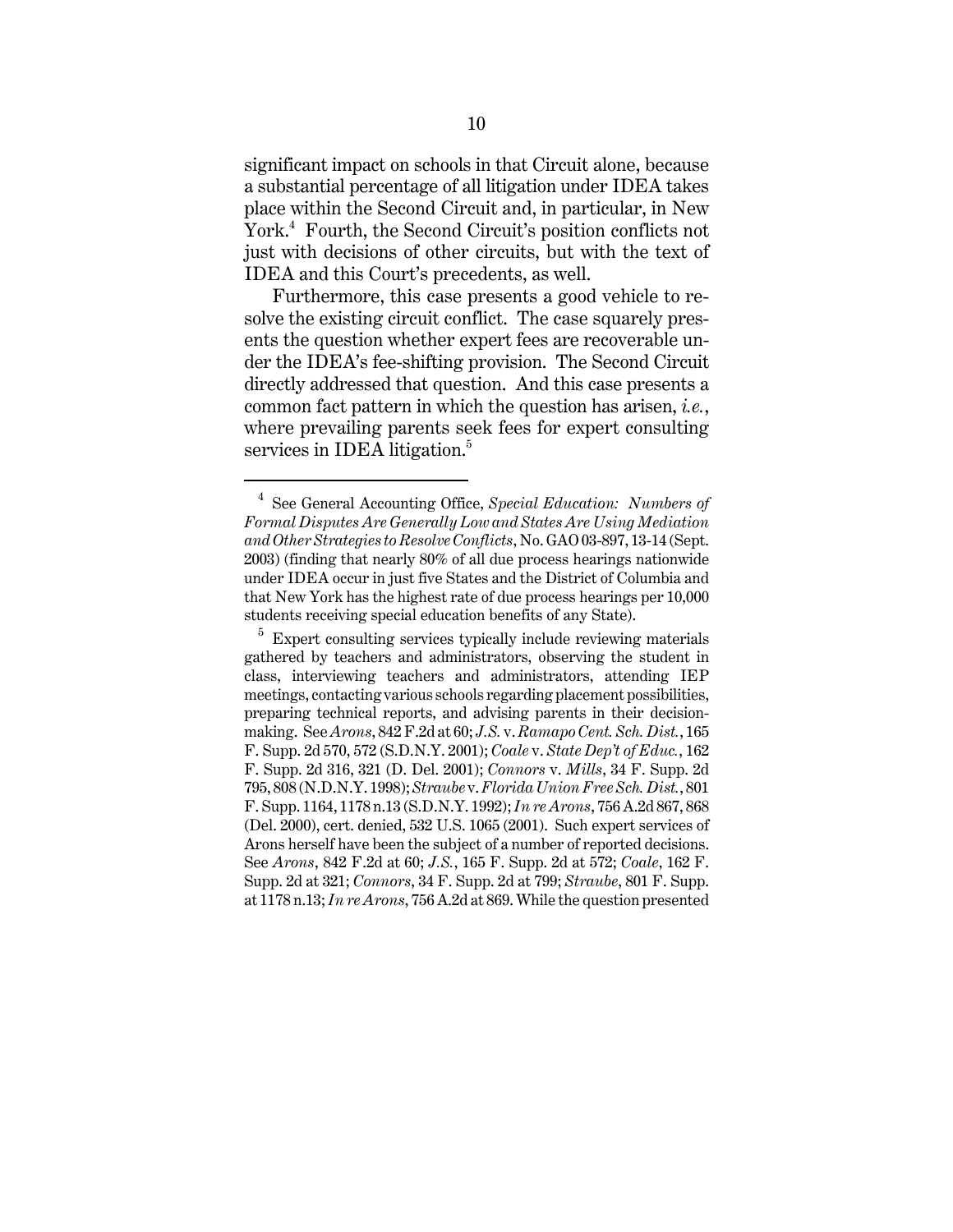#### **B. The Second Circuit Rule That Expert Fees Are Recoverable Under IDEA Contradicts Both The Express Terms Of The Act And This Court's Precedents**

The Second Circuit's ruling that IDEA authorizes the reimbursement of expert fees is inconsistent with both the plain terms of IDEA and with this Court's decisions.

1. a. The text of IDEA unambiguously authorizes only the award of attorneys' fees—and not expert fees-—to parents who prevail in IDEA litigation. Section 1415(i)(3)(B) provides that courts "may award reasonable attorneys' fees as part of the costs."  $20$  U.S.C. 1415(i)(3)(B). It nowhere mentions "expert fees." That omission is particularly telling because Congress knows how to expressly authorize the award of both "attorney's fees" and "expert fees," and has done so in numerous other statutes. See *Casey*, 499 U.S. at 89 (noting that "[a]t least 34 statutes in 10 different titles of the United States Code explicitly shift attorney's fees *and* expert witness fees"). The text of IDEA's fee-shifting provision thus conclusively demonstrates that Congress authorized reimbursement of only "attorneys' fees."6

also has arisen in the context where prevailing parents have sought fees for experts who have testified at a due process hearing, there is no reason to conclude that the availability of a fee award under IDEA would turn on the type of expert services provided.

<sup>&</sup>lt;sup>6</sup> That conclusion is bolstered by Section  $1415(i)(3)(F)$ , which directs a court to reduce "the amount of attorneys' fees awarded under this section" whenever it finds certain specified facts that are explicitly directed to "attorneys" and "legal services."  $20$  U.S.C.  $1415(i)(3)(F)$ . If Congress intended Section  $1415(i)(3)(B)$  to authorize the reimbursement of expert fees as well as attorneys' fees, there is no reason to believe that Congress would have gone to such great lengths in Section 1415(i)(3)(F) to identify circumstances in which an award of *attorneys'* fees should be reduced but have remained silent as to *expert* fees.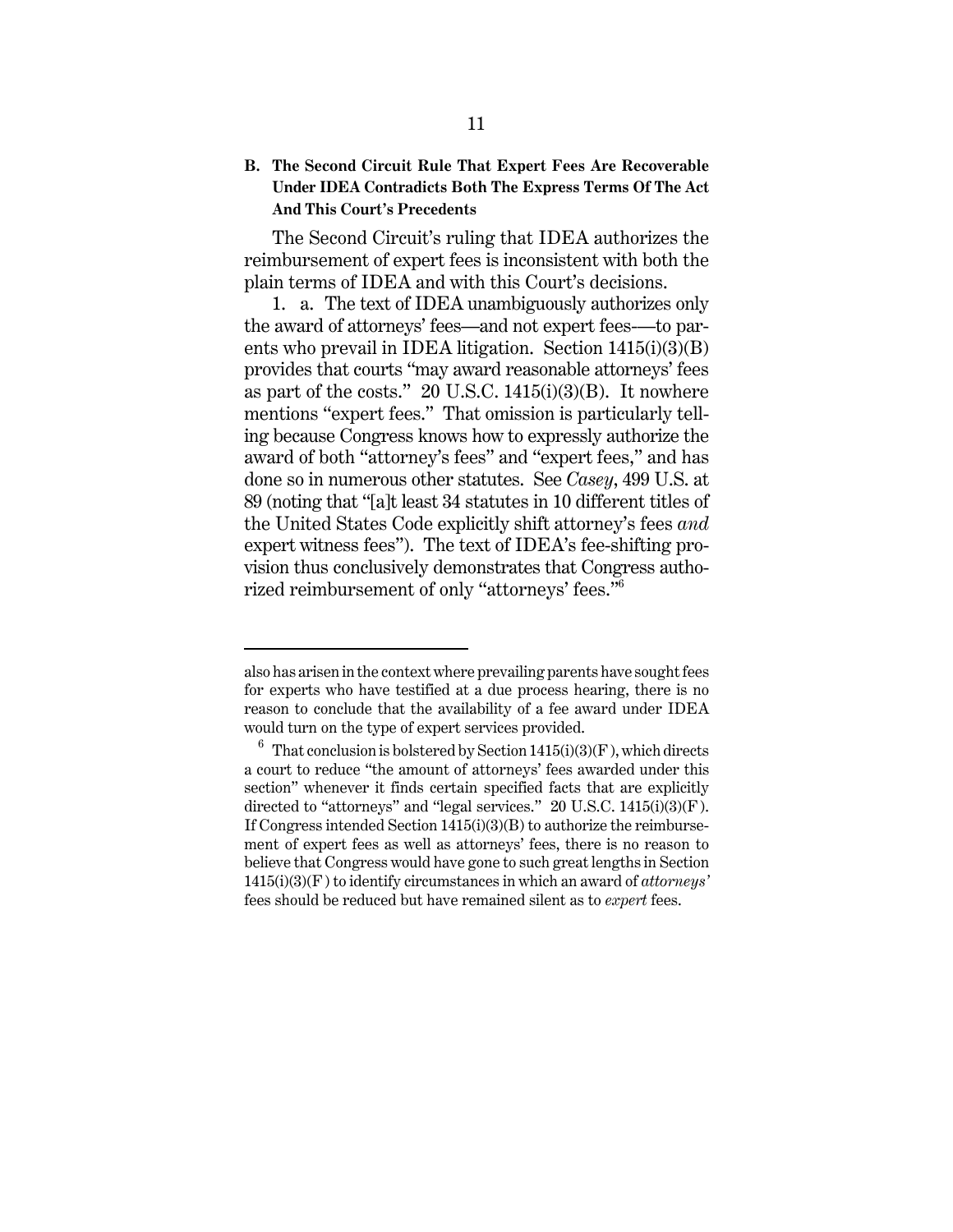Section 1415(i)(3)(B)'s reference to "costs" cannot be interpreted without regard to the immediately preceding phrase "attorneys' fees," and, in any event, the reference to "costs" may not be construed to include "expert fees." The costs that a judge or clerk of "any court of the United States may tax" are statutorily defined in 28 U.S.C. 1920. The only recoverable costs that might apply to an expert in an IDEA action are found in 28 U.S.C. 1920(3): "Fees and disbursements for printing and witnesses." But those fees are limited to those set out in 28 U.S.C. 1821, *i.e.*, travel expenses and a per diem of \$40. See, *e.g.*, *Sierra Club* v. *EPA.*, 769 F.2d 796, 812 (D.C. Cir. 1985) (denying request for compensation for a "technical consultant" because his services did "not fall under the traditional concept of costs \* \* \* which ordinarily encompasses items such as filing fees or other court costs"). The expert fees at issue in this case are for consulting services, not for a witness, and are not capped at \$40 per diem. And, needless to say, if expert consulting fees are neither attorney's fees nor costs they cannot come within the authorization for recovering "attorneys' fees as part of the costs."

b. The background principles against which IDEA must be construed also preclude any interpretation of the phrase "attorneys' fees as part of the costs" to authorize the award of expert fees. IDEA is Spending Clause legislation that conditions federal financial assistance on compliance with the Act's requirements. See *Schaffer*, 126 S. Ct. at 531-532; *Board of Educ.* v. *Rowley*, 458 U.S. 176, 190 n.11 & 204 n.26 (1982); *Cedar Rapids Comm. Sch. Dist.* v. *Garret F.*, 526 U.S. 66, 83 (1999) (Thomas, J., joined by Kennedy, J., dissenting) ("[b]ecause IDEA was enacted pursuant to Congress' spending power, our analysis of the statute in this case is governed by special rules of construction"). Given this Court's repeated admonition that "if Congress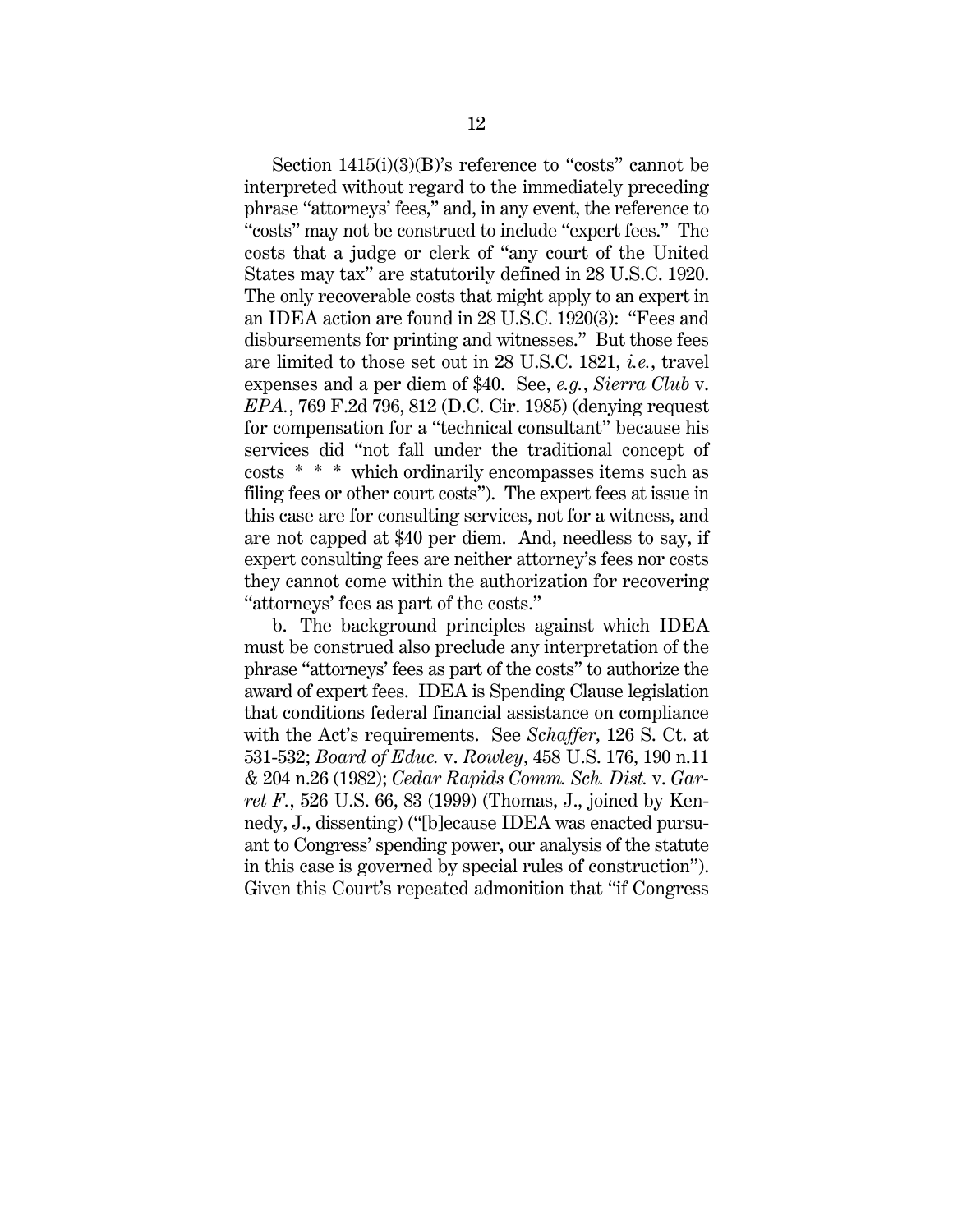intends to impose a condition on the grant of federal moneys, it must do so unambiguously," *Barnes* v. *Gorman*, 536 U.S. 181, 186 (2002) (quoting *Pennhurst State Sch. & Hosp.* v. *Halderman*, 451 U.S. 1, 17 (1981)), there would no basis to hold that, in the face of statutory and regulatory silence, IDEA nevertheless conditions federal funds on the requirement that States may be required to pay expert fees *in addition to* attorneys' fees to parents who prevail in an action or proceeding under the Act.

2. A plain-meaning interpretation of IDEA's fee-shifting provision is similarly compelled by this Court's decisions. In *Casey*, the Court addressed whether the thencurrent version of 42 U.S.C. 1988 authorized the award of fees to the prevailing party for the services of experts in civil rights litigation. At the time, Section 1988 authorized courts in various civil rights actions to award "a reasonable attorney's fee as part of the costs." 42 U.S.C. 1988; see 499 U.S. at 84-85 & n.1. The fee-shifting provision of Section 1988 at issue in *Casey* thus contained language identical to the key language of IDEA's fee-shifting provision at issue here. See  $20$  U.S.C.  $1415(i)(3)(B)$  (court may award "reasonable attorneys' fees as part of the costs").

This Court in *Casey* explained that Sections 1920 and 1821 "define the full extent of a federal court's power to shift litigation costs absent express statutory authorization to go further." *Casey*, 499 U.S. at 86. As the Court had previously held in *Crawford*, Section 1920 is "an express limitation upon the types of costs which, absent other authority, may be shifted by federal courts." *Id*. at 87 (citing *Crawford*, *supra*). Because Section 1920 does not authorize "fees for services rendered by an expert employed by a party in a nontestimonial advisory capacity," such fees are not compensable absent "explicit statutory authority." *Ibid*. And, with respect to testifying expert witnesses, "ex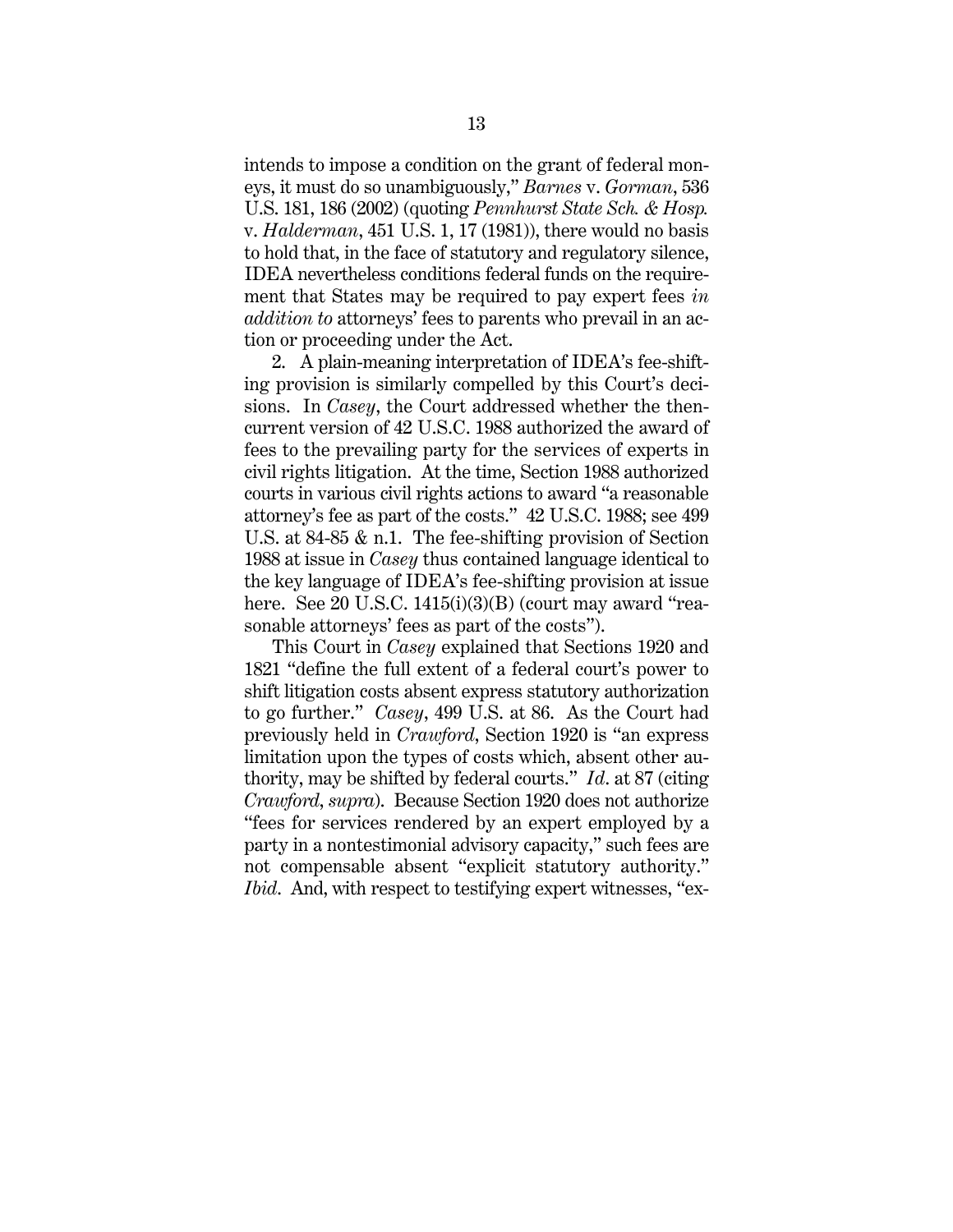plicit statutory authority" is necessary to overcome Section 1821's limitation on fees for such experts. *Ibid*. Thus, the Court held, the term "costs" does not include fees for experts who do not testify, nor does it include fees for a testifying expert in excess of those provided by Section 1821. *Id*. at 87 & n.3.

*Casey* therefore rejected the contention that expert fees could be part of the "costs" allowed by Section 1988. 499 U.S. at 87 n.3. Instead, the Court explained, the question before it was whether the term "attorney's fee" in Section 1988 provides the required "explicit statutory authority" necessary for a district court to award both testimonial and nontestimonial expert fees. *Id*. at 87. The Court held that it did not, primarily because "[t]he record of statutory usage demonstrates convincingly that attorney's fees and expert fees are regarded as separate elements of litigation cost." *Id*. at 88. If "attorney's fees" included expert fees, the Court reasoned, then "dozens of statutes referring to the two separately become an inexplicable exercise in redundancy." *Id*. at 92. In addition, when Congress enacted Section 1988, court cases showed that expert fees were not considered an element of attorney's fees. *Ibid*. The Court also rejected petitioner's reliance on legislative history, and emphasized that where the statutory text "contains a phrase that is unambiguous—that has a clearly accepted meaning in both legislative and judicial practice—we do not permit it to be expanded or contracted by the statements of individual legislators or committees during the course of the enactment process." *Id*. at 98-99.

Because the key language in IDEA's fee-shifting provision ("attorneys' fees as part of the costs") is identical to the statutory language at issue in *Casey*, *Casey* compels the conclusion that IDEA's fee-shifting provision does not authorize reimbursement for expert fees. See *Goldring*, 416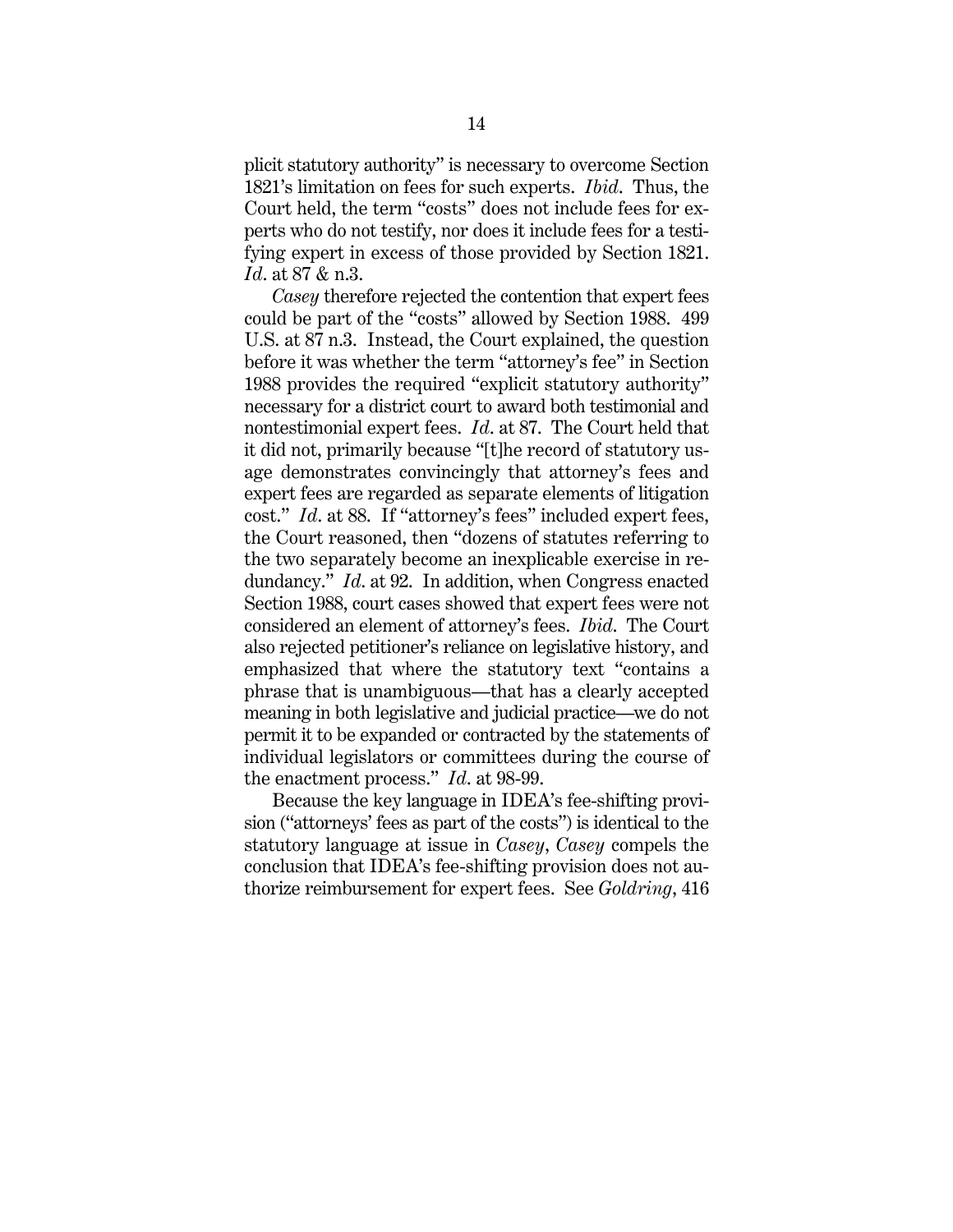F.3d at 73 ("[t]he correct decision does not seem to us to be difficult to reach, for the Supreme Court has stated in fairly unequivocal terms that language nearly identical to that used in section 1415 is unambiguous and, more to the point, does not allow a prevailing party to shift his expert fees"); *LaGrange*, 349 F.3d at 482 (finding that IDEA fee-shifting provision does not authorize award of expert witness fees, "particularly, in light of the fact that the Supreme Court in *Casey* found that the same words used in the former § 1988 ('reasonable attorney's fee as part of costs') did not provide the necessary explicit statutory authorization"); *Neosho*, 315 F.3d at 1032-1033 (noting that *Casey* "specifically indicated that the term 'costs' should be construed narrowly as not including expert witness fees").

3. As the District of Columbia Circuit concluded in *Goldring*, the Second Circuit's attempts to distinguish *Casey* and *Crawford* are flawed. First, recourse to legislative history to determine whether Congress intended to shift expert fees in the IDEA "is simply unwarranted" because in *Casey*, this Court held that the phrase "attorneys' fees as part of the costs" is clear and unambiguous and warned against resort to committee reports to cloud unambiguous text. 416 F.3d at 74; see *LaGrange*, 349 F.3d at 483; *Neosho*, 315 F.3d at 1032. As this Court recently reiterated, "when the statute's language is plain, the sole function of the courts—at least where the disposition required by the text is not absurd—is to enforce it according to its terms." *Lamie* v. *United States Trustee*, 540 U.S. 526, 534 (2004). For that reason, the Second Circuit erred by relying on a statement in a committee report accompanying the fee-shifting provision to depart from the plain meaning of the text of that provision. See *Ratzlaf* v. *United States*, 510 U.S. 135, 147-148 (1994) (courts should "not resort to legislative history to cloud a statutory text that is clear").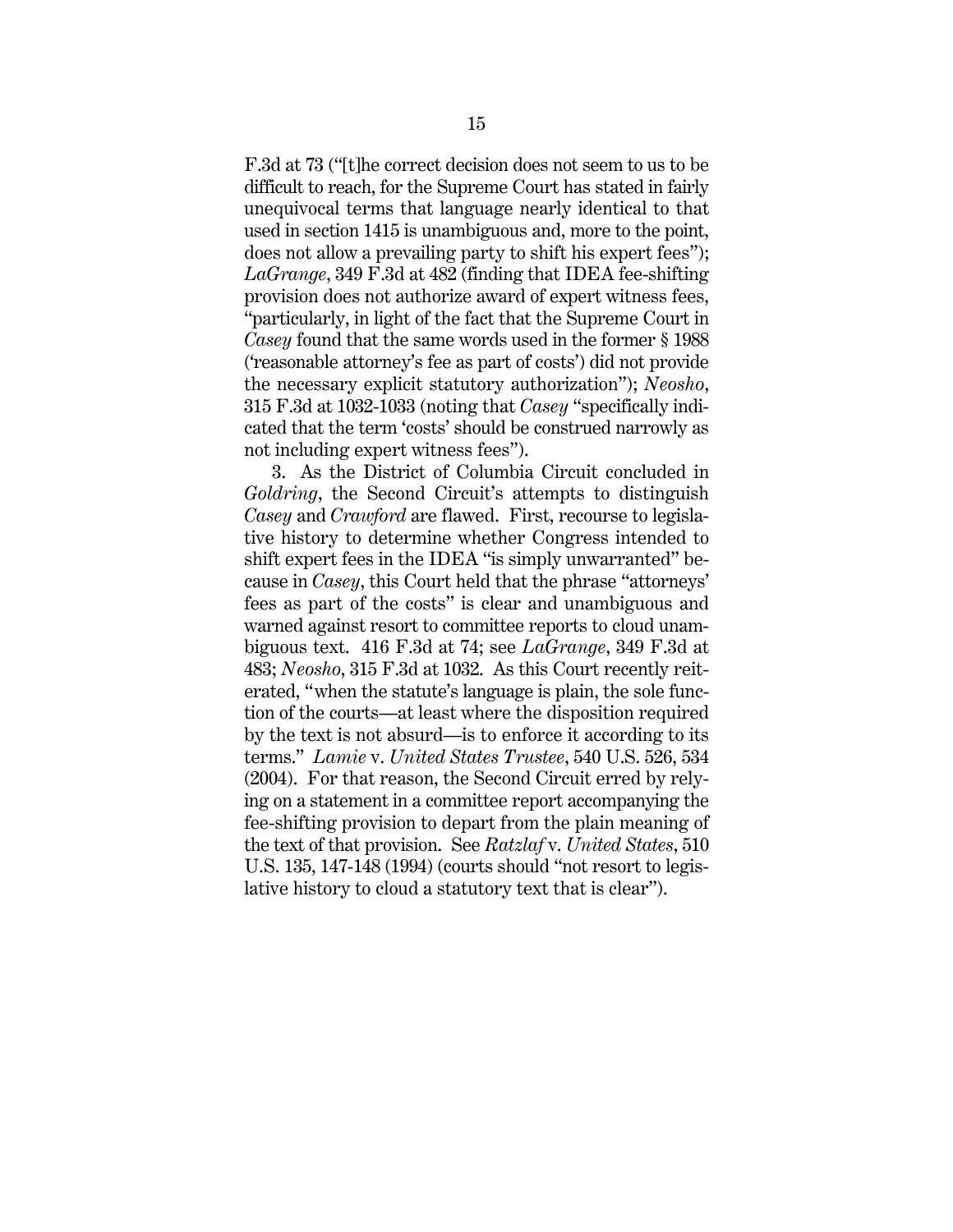Second, as the District of Columbia, Seventh, and Eighth Circuits have all properly concluded, the dicta in a footnote in *Casey* upon which the Second Circuit relied does not warrant a different interpretation of IDEA's fee-shifting provision. In that footnote, the Court responded to an argument made by respondent in that case by describing the statement in the committee report relied on by the Second Circuit as merely "an apparent effort to depart from ordinary meaning and to define a term of art." 499 U.S. at 92 n.5. But in light of the plain meaning of the statutory text, "this 'apparent effort' to define a term of art in legislative history is an unsuccessful one." *Neosho*, 315 F.3d at 1032; accord *LaGrange*, 349 F.3d at 482; *Goldring*, 416 F.3d at 75. The statement simply does not constitute the type of "explicit authority" required to allow an award of expert fees beyond the limitations of the general cost statutes. *Casey*, 499 U.S. at 86-87; *Neosho*, 315 F.3d at 1031.

The Second Circuit's effort to attach significance to the fact that Justice Scalia was the author of the *Casey* footnote is also without merit. Pet. App. 10a-11a. The opinion in *Casey* was written for the Court, not a single Justice. Nothing in the footnote indicates that the Court would deem the committee report's "apparent effort" to supplement the statutory text to have been a *successful* effort. To the contrary, the Court in *Casey* made clear that it is improper even to look to legislative history where, as there and here, a statutory term is unambiguous. See 499 U.S. at 99-100. This case involves precisely the same statutory terms and calls for the same result.

Third, the Second Circuit further erred by concluding that it was "reasonable to infer that Congress, on the basis of the Supreme Court's decision in *Casey*, saw no need to amend the IDEA because the Court had recognized that, in enacting the IDEA, Congress had sufficiently indicated in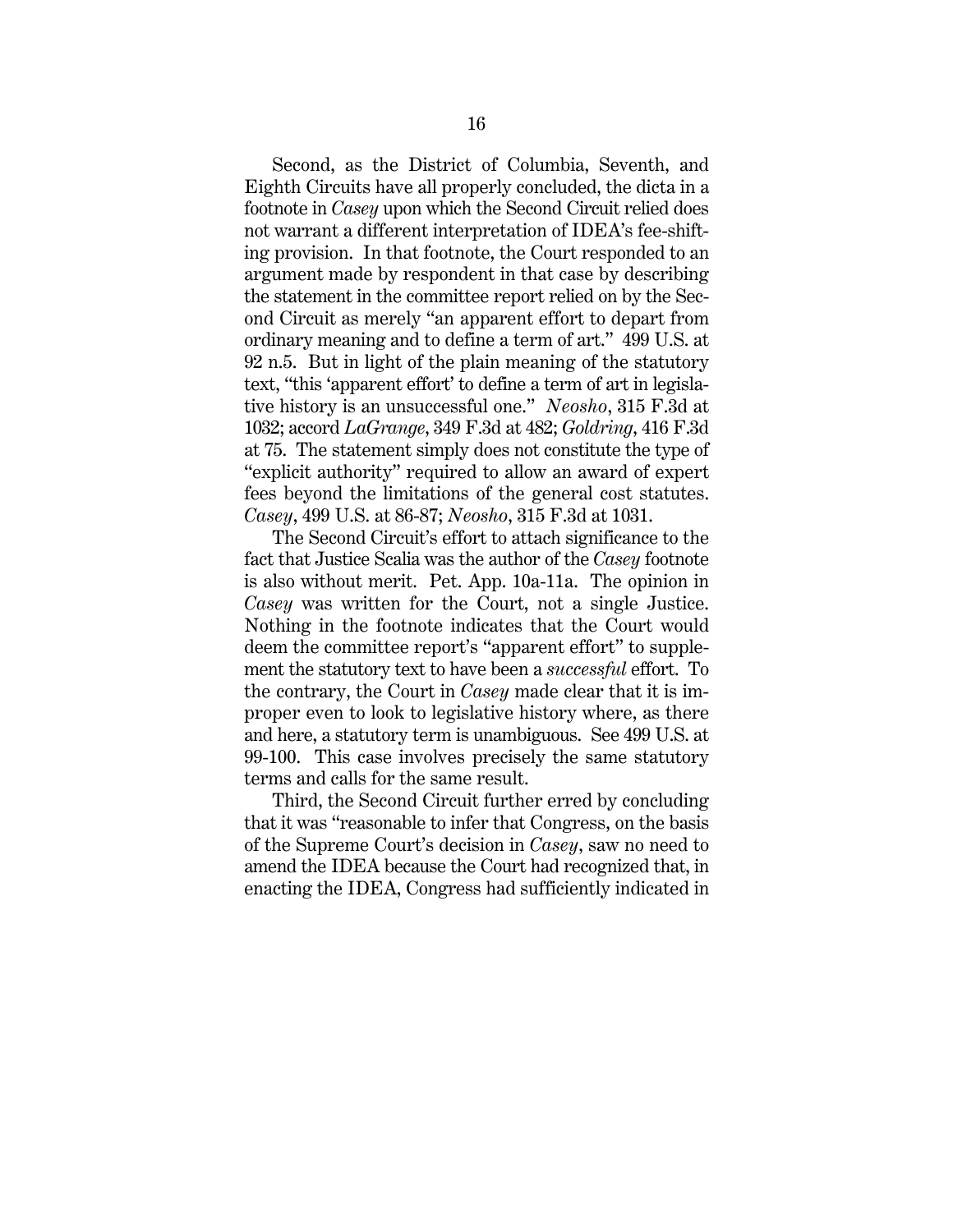the Conference Committee Report that prevailing parties could recover expert fees under the Act." Pet. App. 10a. As the District of Columbia Circuit pointed out in *Goldring*, it is more reasonable to infer from Congress's failure to amend IDEA's fee-shifting provision following *Casey* that "Congress had no intention of allowing recovery of expert fees under the IDEA." 416 F.3d at 76. This is so because (1) at most, *Casey* stated that the committee report was only an "apparent effort" by the congressional committee to depart from the ordinary meaning of the statutory phrase "attorneys' fees as part of the costs"; (2) *Casey* did not include IDEA as an example of a statute that authorizes the shifting of both attorney's fees and expert fees; and (3) "the version of section 1988 construed in *Casey* is nearly identical to section 1415." *Ibid*. 7

 $7$  The court of appeals' inference is belied further by the fact that Congress, in 2004, considered but did not adopt a bill (the Fairness and Individual Rights Necessary to Ensure a Stronger Society: Civil Rights Act of 2004) that would have amended IDEA and numerous other civil rights statutes to explicitly authorize an award of expert fees. See S. 2088, 108th Cong. 2d Sess. (2004); H.R. 3809, 108th Cong. 2d Sess. (2004). The bill explained that its purpose was, *inter alia*, "to allow recovery of expert fees by prevailing parties under civil rights fee-shifting statutes" and that this purpose was "made necessary by the decision of the Supreme Court in [*Casey*]." See S. 2088, *supra*, §§ 521, 522(1). Specifically, it would have provided that "Section 615(i)(3)(B) of the Individuals with Disabilities Education Act (20 U.S.C. 1415(i)(3)(B)) is amended by inserting '(including expert fees)' after 'attorney's fees.'" S. 2088, *supra*, § 523(e). If, as the Second Circuit posited below, Congress already allowed for the recovery of expert fees under IDEA's feeshifting provision, then Congress would have had no need to include IDEA among the civil rights statutes to be amended by the bill. That bill expired at the end of the 108th Congress. Congress remains free to address this issue as it sees fit, but this Court should resolve the circuit split on the meaning of IDEA's existing fee-shifting provision.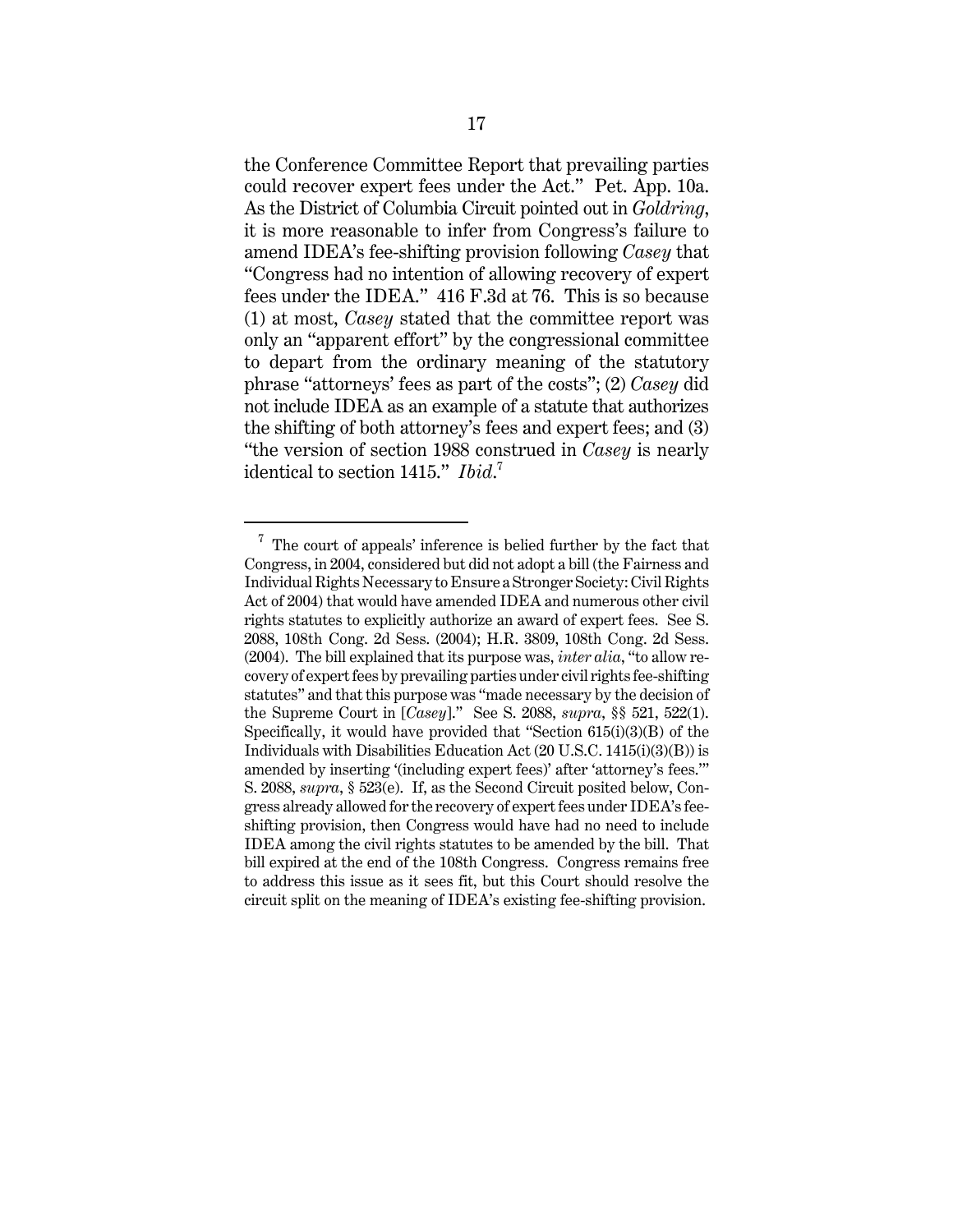Finally, the Second Circuit's reliance on IDEA's purpose of ensuring that all children with disabilities obtain a free appropriate public education is misplaced. Pet. App. 11a-12a. As the District of Columbia Circuit explained, where, as here, the language of the statute is clear, such policy arguments are insufficient to overcome the express intent of Congress. *Goldring*, 416 F.3d at 76-77. Indeed, in recently holding that parents who initiate due process hearings under the IDEA bear the burden of proving their claims, this Court emphasized that "the touchstone of our inquiry is, of course, the statute," and found no reason to depart from the ordinary rule that the burden of proof falls on the party seeking relief. *Schaffer*, 126 S. Ct. at 534. So too, there is no reason to depart from ordinary rules of statutory interpretation here. That is particularly true given that one of the goals of IDEA, and a key objective of the 2004 Amendments to IDEA, is to reduce the litigation costs for schools under the Act. See *Schaffer*, 126 S. Ct. at 535 (discussing the Individuals with Disabilities Education Improvement Act of 2004, Pub. L. No. 108-446, 118 Stat. 2647). Holding that the Act authorizes the award of expert fees would have precisely the opposite effect.

#### **C. The Grant Of Certiorari Should Be Limited To The First Question Presented By The Petition**

The petition for a writ of certiorari states two questions: (1) whether IDEA's fee-shifting provision authorizes a court to award "'expert' fees"; and (2) whether IDEA's feeshifting provision authorizes a court to award fees "for the services for an 'educational consultant.'" Pet. i. There is no reason, however, to parse out two conceptually distinct questions in this case. The question on which the circuits are split and that warrants resolution by this Court is whether IDEA's fee-shifting provision authorizes reim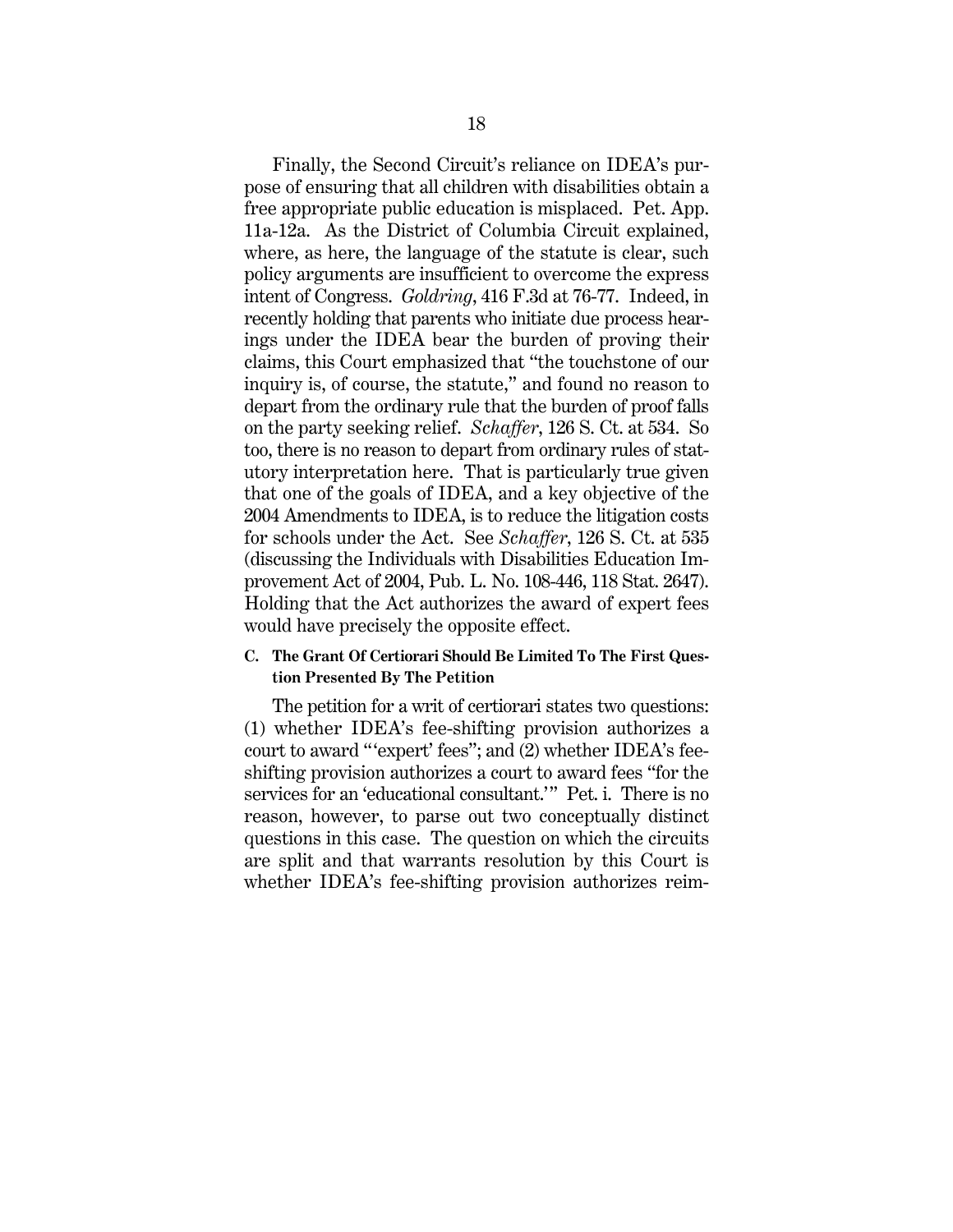bursement of expert fees to prevailing parents. That issue is squarely presented by the Second Circuit's decision in this case holding that respondents are entitled to recover fees for expert services provided by Arons. See Pet. App. 8a ("Congress intended to and did authorize the reimbursement of expert fees in IDEA actions").

Petitioner argues (Pet. 25-28) that the court of appeals' decision encourages the unauthorized practice of law by allowing an award of expert fees for the services of a nonlawyer educational consultant and that the court erred because Arons's "special knowledge or training" was never formally established. Those arguments do not support a separate question presented, nor do they warrant this Court's review. The court of appeals below rejected any fees for Arons's services as a non-attorney advocate, Pet. App. 4a-5a, 38a-43a, and respondents have not challenged that aspect of the court's decision. In any event, the question whether the courts below drew the appropriate line between expert consultation services and non-attorney advocate services, or whether the courts properly found that Arons possessed "special knowledge or training" related to the services she provided, are fact-bound and do not implicate any conflict among the circuits. Accordingly, those questions do not warrant further review.<sup>8</sup>

<sup>8</sup> In *Arons* v. *Office of Disciplinary Counsel*, 531 U.S. 1034 (2000), this Court called for the views of the Solicitor General on whether IDEA, 20 U.S.C. 1415(h)(1), establishes a federal right to non-lawyer representation in due process hearings. The case arose after state authorities instituted proceedings against an expert consultant (Marilyn Arons) for the unauthorized practice of law. The United States responded that, consistent with the longstanding position of the Department of Education, States that accept funds under IDEA are required to allow qualified non-lawyers to represent parents at due process hearings. See No. 00-509 U.S. Br. 9-12. That issue is not presented by this case, which, as discussed, involves the question